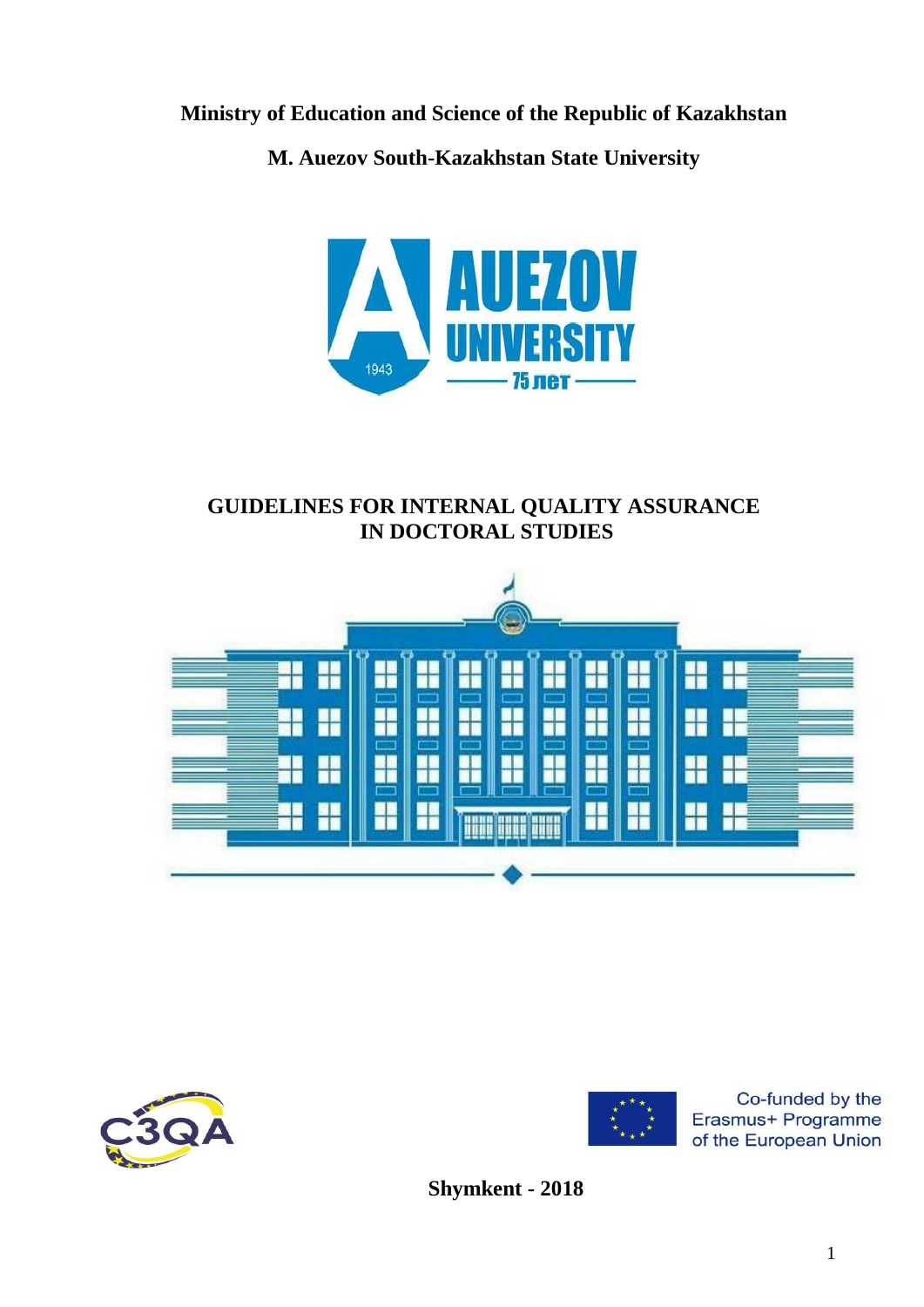# List of contents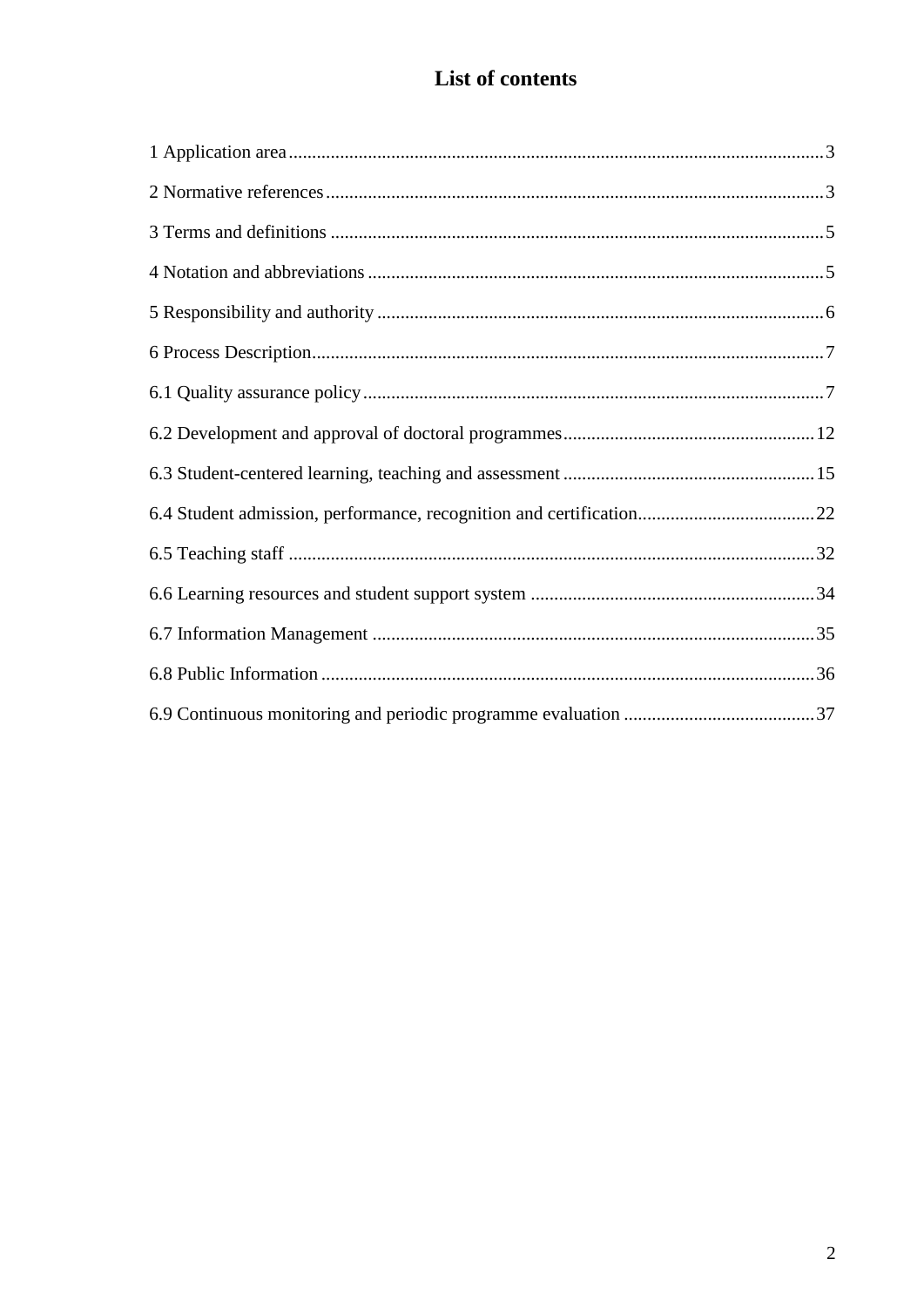# **1 Application area**

<span id="page-2-0"></span>1.1 These Guidelines for internal quality assurance in doctoral studies (GIQD) define the goal, objectives, sequence and principal provisions of the internal quality assurance system of doctoral studies at the RSE on REM "M. Auezov South Kazakhstan State University" (hereinafter - SKSU).

1.2 This GIQD is a compulsory guide for officials and staff involved in the organization and implementation of doctoral educational programmes, and is a part of the documentation of SKSU quality management system.

1.3 GIQD is a copyright object, and its transfer to third parties without rector permission is not allowed.

#### <span id="page-2-1"></span>**2 Normative references**

2.1 The GIQD uses references to the following regulatory documents:

- State compulsory standard of postgraduate education (Approved by the Resolution of Government of the Republic of Kazakhstan dated August 23, 2012, No.1080, with changes and additions dated August 15, 2017, No. 484);

- Typical rules for admission to studies in educational organizations implementing educational programmes of postgraduate education (Approved by the Resolution of Government of the Republic of Kazakhstan dated January 19, 2012, No. 109, with changes and additions dated June 11, 2018, No. 335)

- Typical rules for the activities of organizations of postgraduate education, approved by the Resolution of Government of the Republic of Kazakhstan dated October 16, 2013, No. 420 (with changes and additions dated January 29, 2016, No. 108);

- Typical rules for the current monitoring of progress, intermediate and final attestation of students in higher educational institutions dated March 18, 2008, No. 125 (with changes and additions dated June 14, 2018 No. 272).

- Rules for organization of the educational process on credit training technology, approved by an order of the Minister of Education and Science of the Republic of Kazakhstan dated April 20, 2011, No. 152 (with changes and additions dated January 28, 2016, No. 90);

- Rules for the award of academic degrees, approved by an order of the Minister of Education and Science of the Republic of Kazakhstan dated March 31, 2011, No. 127 (with changes and additions dated December 4, 2017, No. 606);

- MS ISO 9000-2007 Quality Management Systems. Principal provisions and vocabulary;

- MS ISO 9001-2008 Quality Management Systems. Requirements;

- QMS SKSU PR 4.01-2012 Documental management;

- QMS SKSU PR 6.03-2014 Process management for staff qualification development;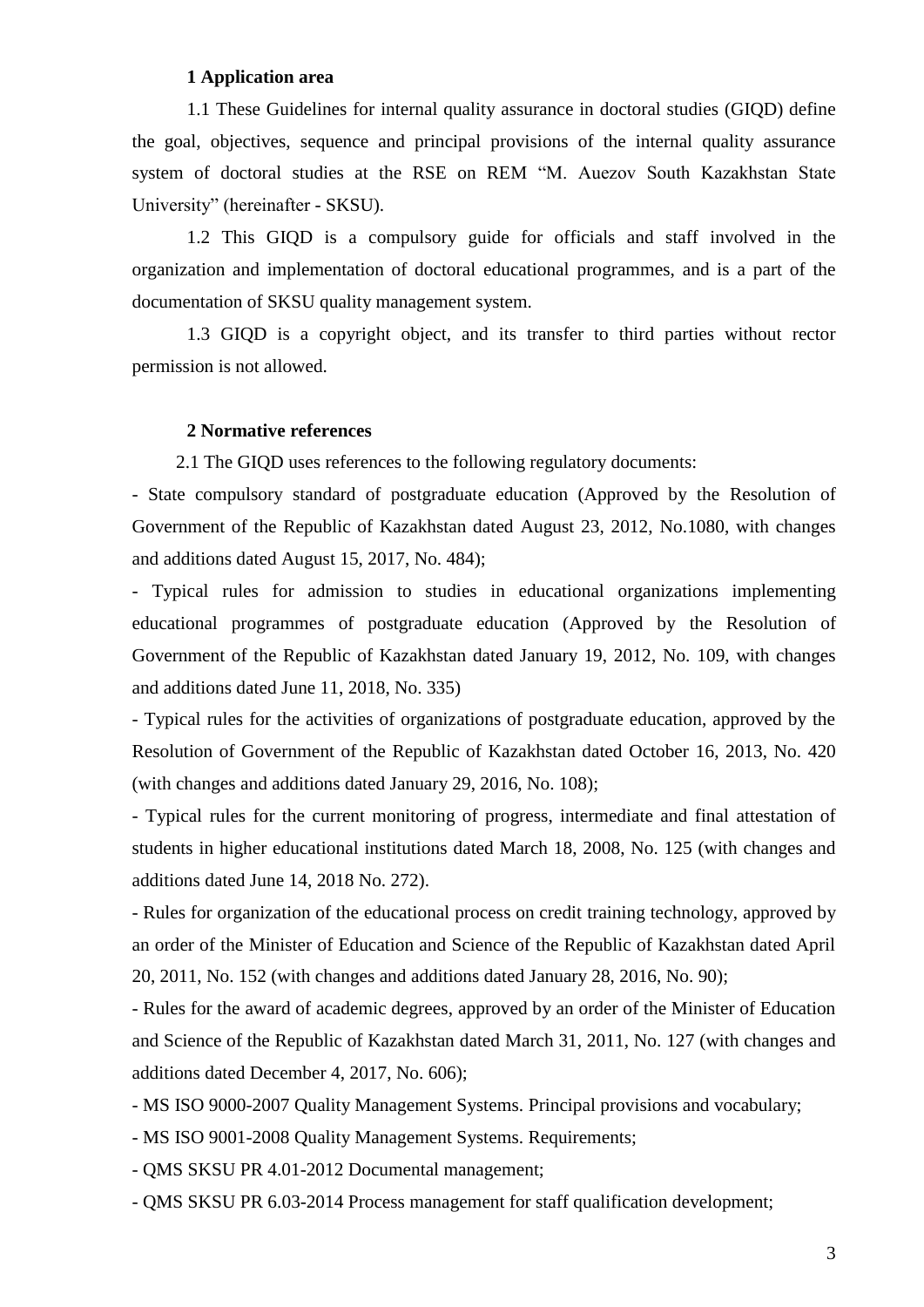- QMS SKSU PR 7.02-2015 Management of educational and organizational processes;

- QMS SKSU PR 7.03-2015 Management of educational and methodical processes;

- QMS SKSU PR 7.04-2015 Training classes. General requirements for the organization, contents and conducting classes;

- QMS SKSU PR 7.07-2012 Management of research work of the teaching staff;

- QMS SKSU PR 7.11-2015 Organization of academic mobility of students;

- QMS SKSU PR 7.13-2015 Managing the process of enrollee selection. Identification and traceability;

- QMS SKSU PR 7.27-2013 Organization and conducting the professional practice of master students and doctoral students;

- QMS SKSU PR 7.28-2013 Organization and conducting the research work of master students and doctoral students;

- QMS SKSU PR 7.29-2013 Organization of internship for master students and doctoral students;

- QMS SKSU PR 8.01-2012 Quality Management System. Procedure. Internal audit;

- QMS SKSU PR 8.04-2012 Quality Management System. Procedure. Internal control over the education quality;

- QMS SKSU PR 8.05-2012 Quality Management System. Procedure. Comprehensive assessment of activity of the teaching staff, departments and faculties;

- QMS SKSU PR 8.06-2015 Managing the process of the current monitoring of progress, intermediate and final certification;

- QMS SKSU PR 8.07-2012 Quality Management System. Procedure. Evaluation of customer satisfaction;

- Code of Academic Integrity.

# **as well as European documents:**

- Standards and guidelines for quality assurance in the European Higher Education Area (ESG) (new edition) (Approved at the Yerevan Conference of Ministers of Education on May 14-15, 2015);

- Salzburg principles accepted in 2005;

- Salzburg II Recommendations (Recommendations for the implementation of the Salzburg Principles) accepted in 2010;

- 7 Principles for Innovative Doctoral Training;

- The European Code of Conduct for Research Integrity, published March 24, 2017.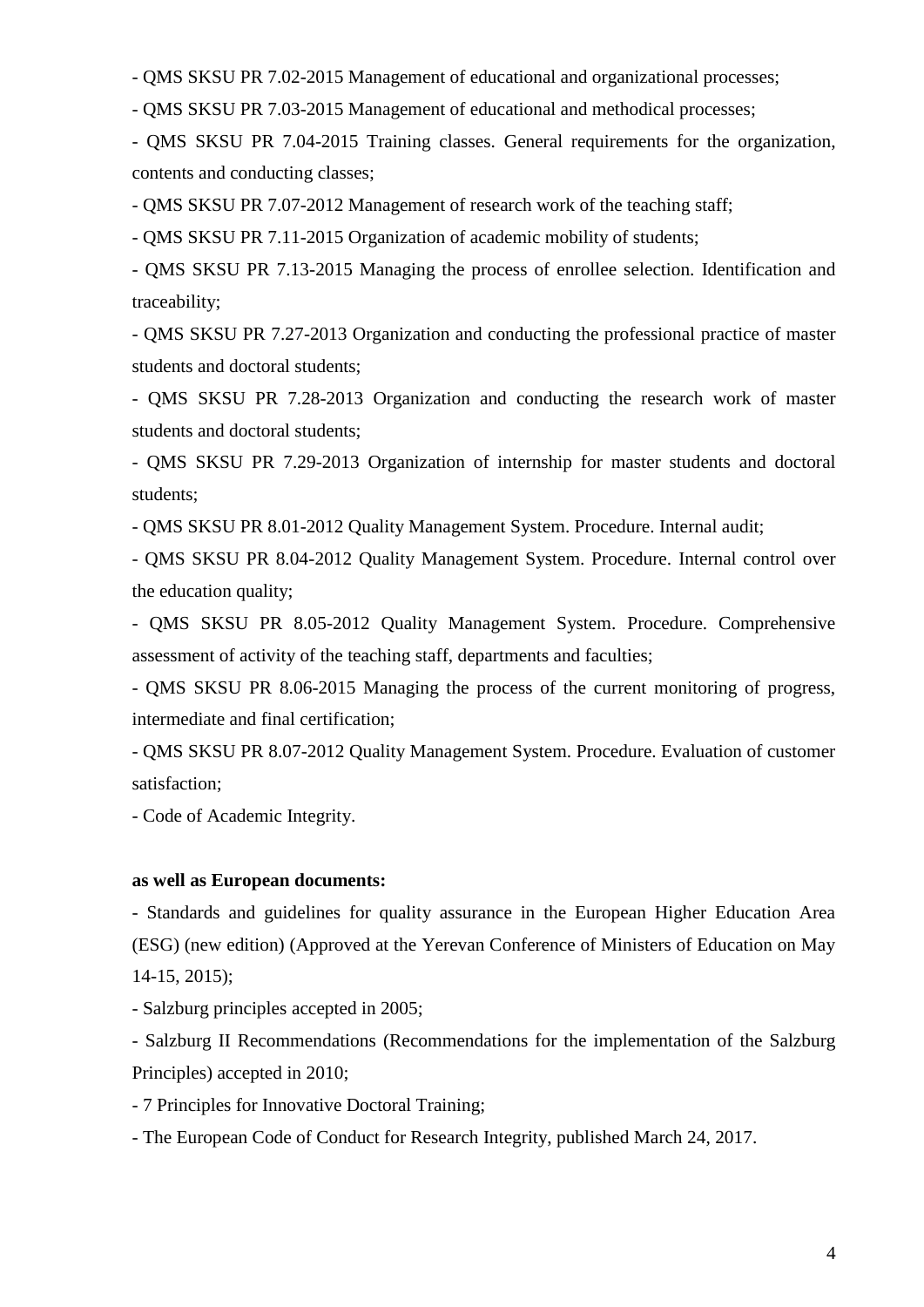# **3 Terms and definitions**

<span id="page-4-0"></span>The GIQD uses the terms and definitions in accordance with MS ISO 9000: 2007, the State Compulsory Standard of Postgraduate Education (approved by the Resolution of Government of the Republic of Kazakhstan dated August 23, 2012, No. 1080).

**Doctoral studies** - postgraduate education, which educational programmes are aimed at personnel training for scientific, pedagogical and (or) professional activities with the award of Doctor of Philosophy (PhD) degree, or Doctor of Science.

**Doctoral student** - a person, trained at the doctoral studies;

**Doctoral thesis** is a doctoral student's research, an independent research in which theoretical concepts are developed, the totality of which can be qualified as a new scientific achievement, or a scientific problem is solved, or scientifically grounded technical, economic or technological solutions are set out, the introduction of which makes a significant contribution to the country's economy development.

**Doctor** of Science – is a degree awarded to persons who have mastered a doctoral programme in a relevant field of professional activity and have defended a doctoral thesis in the Republic of Kazakhstan or outside its borders, recognized in the manner prescribed by the legislation of the Republic of Kazakhstan;

**Doctor of Philosophy (PhD)** is the degree awarded to persons who have mastered the doctoral programme in the scientific and pedagogical field and have defended a thesis in the Republic of Kazakhstan or outside its borders, recognized in the manner prescribed by the legislation of the Republic of Kazakhstan;

**The individual curriculum** (hereinafter referred to as IC) is a student's curriculum, independently formed by him for each academic year with the help of an adviser on the basis of the educational programme and the catalog of elective disciplines;

**The working curriculum** (hereinafter referred to as the WC) is a training document developed by the educational organization independently on the basis of the educational programme and doctoral students' individual curricula.

## **4 Notation and abbreviations**

<span id="page-4-1"></span>The following abbreviations are used in the Guidelines for quality assurance in doctorate:

GIQD - guidelines for quality assurance in doctoral studies;

SCES - State compulsory educational standard;

RQM - representative of the quality management;

HS - Higher School

STC - Scientific and Technical Council;

5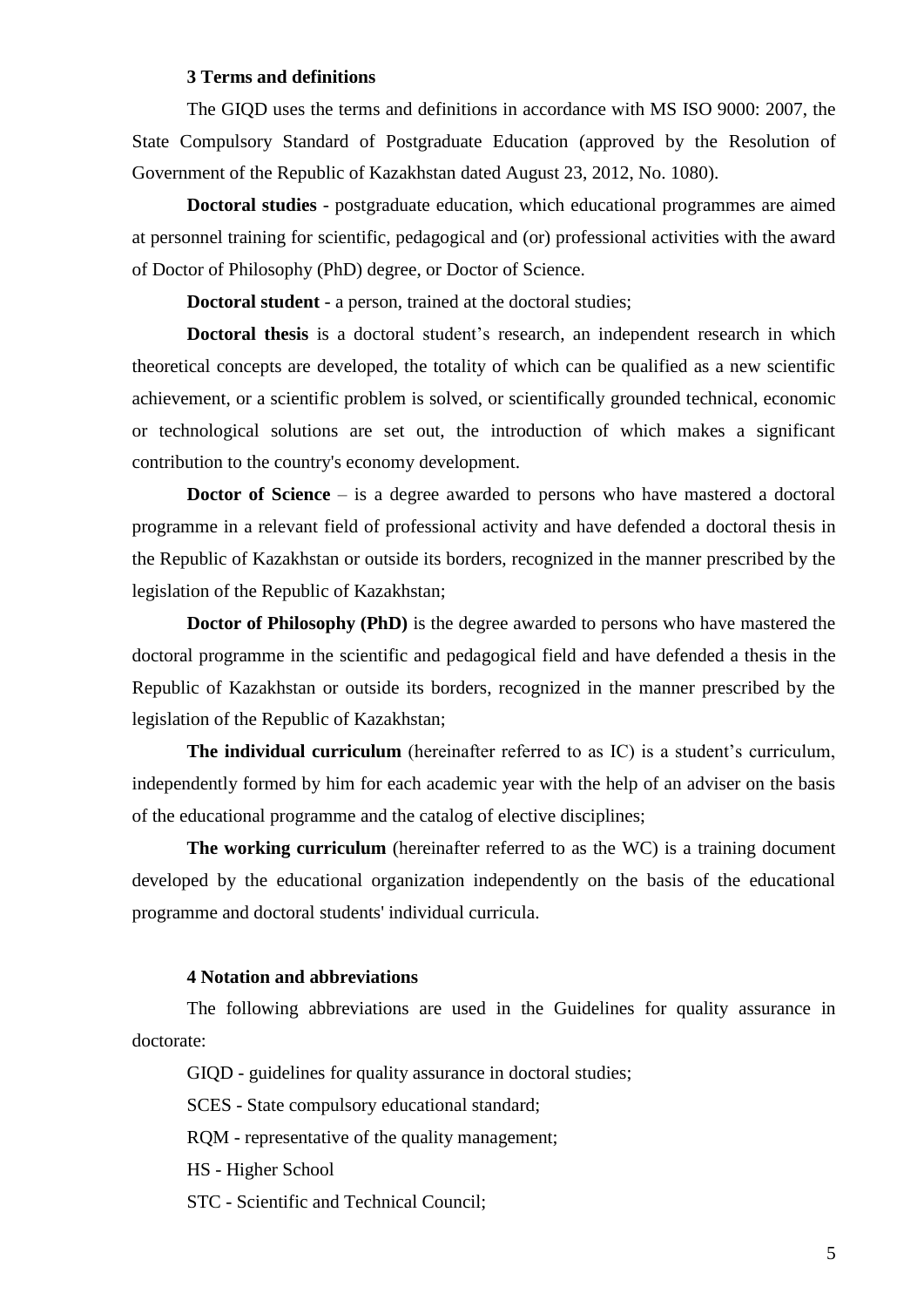SHC - Scientific and Humanitarian Council;

QMS - quality management system;

QS - quality service;

SC - curriculum;

IPE - Institute of Postgraduate Education;

RWDS - research work of doctoral students;

EMCS - educational-and-methodical complex of the specialty;

EMCD - educational-and-methodical complexes of discipline;

TS - teaching staff;

EML - educational and methodical literature;

CCES MES RK - Committee for the Control of Education and Science of the Ministry

of Education and Science of the Republic of Kazakhstan;

SRWD – scientific research work of doctoral student;

ERWD – experimental research work of doctoral student;

HS – Higher school;

CED - catalog of elective disciplines;

EIC - educational information center.

## <span id="page-5-0"></span>**5 Responsibility and authority**

5.1 Rector of SKSU approves GIQD.

5.2 RQM is responsible for the implementation and management of the GIQD.

5.3 RQM is responsible for the compliance of the GIQD provisions and requirements of MS ISO 9001: 2008 standard.

5.4 Heads of departments involved in the implementation of a specific stage are responsible for the organization and coordination of activities for the implementation of specific stages of the procedure of organizing and conducting research work of doctoral students and the quality of final results in the departments.

5.5 The heads of departments are responsible for safety and unauthorized copying of the QMS procedures in the division, and the service information leakage.

5.6 The director of the Institute of Postgraduate Training is responsible for management of this GIQD in accordance with the QMS of SKSU PR 4.01-2012 for doctoral educational programmes.

5.7 The RQM and director of the IPE are responsible for implementation of requirements specified in the GIQD.

5.8 The Director of the IPE makes changes in the GIQD with a mandatory mark in the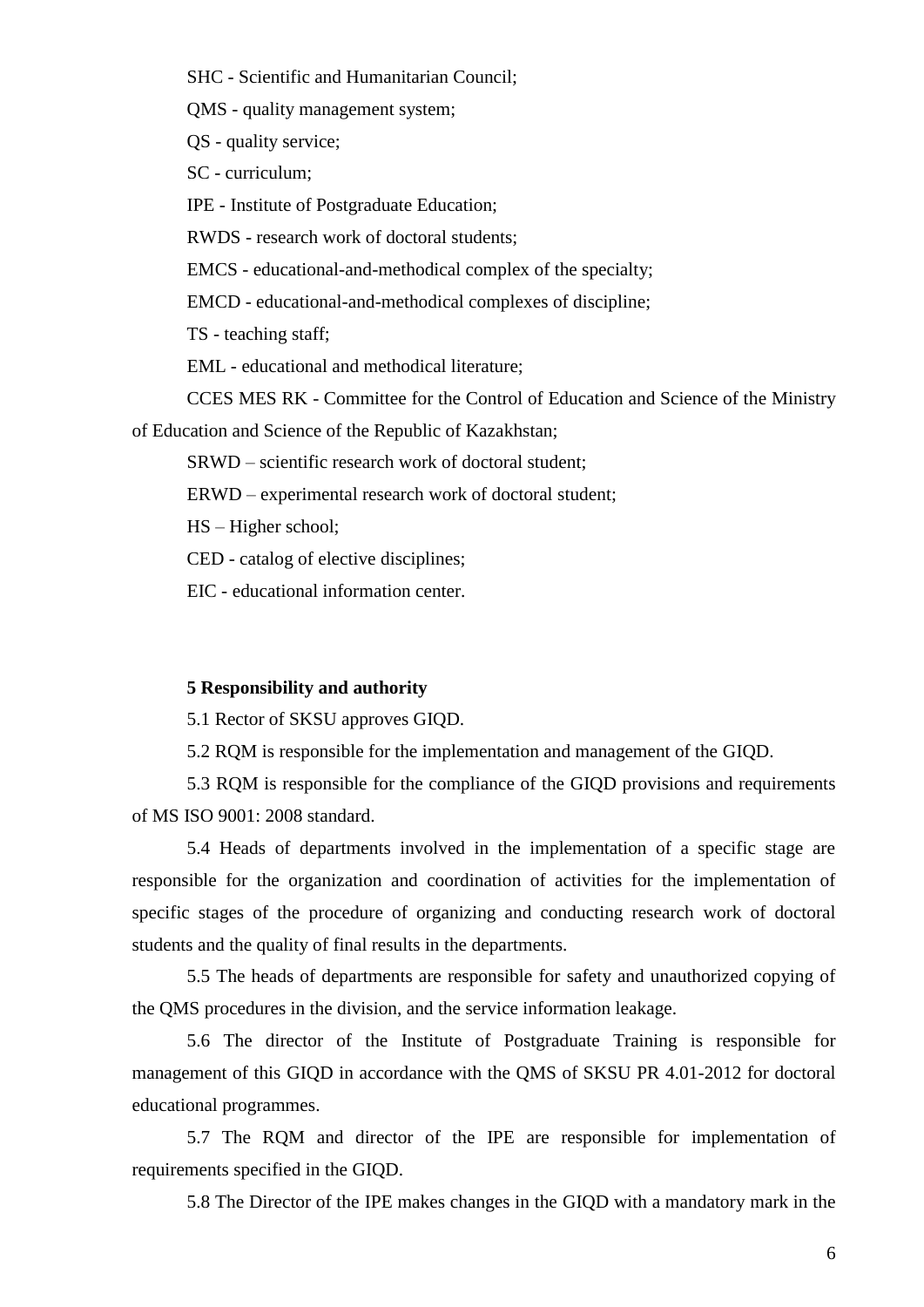"List of registration of changes".

## <span id="page-6-0"></span>**6 Process Description**

#### **6.1 Quality assurance policy**

<span id="page-6-1"></span>6.1.1 The quality assurance policy is formulated based on the development strategy of the university and complies with the mission, goal and objectives of the university.

6.1.2 The SKSU mission is to form the country's intellectual elite based on new knowledge generation and the university transformation into an entrepreneurial university.

6.1.3 The main strategic goal of the university is to transform it into a research and entrepreneurial university, providing training in close cooperation with employers.

To improve institutional efficiency and an image, the university sets itself the following main tasks:

*in educational activities*: improving the activity of industrial councils, developing new programmes in collaboration with employers, developing dual personnel training, expanding multilingual education, spreading the experience of developing educational programmes of State Programme of Industrial Innovative Development to all programmes, expanding entrepreneurial education;

*in research activities*: expanding the area of applied research, the creation of interdisciplinary research groups, development of research projects in collaboration with enterprises, focus of scientists on solving problems of the region and regional industry;

*in innovation activity*: creation of own industrial base, development of innovation infrastructure and project support system, creation of conditions for the development of youth entrepreneurship;

*in the activity on formation of the modern image of the university*: improving the university positions in international and national ratings, independent national institutional accreditation according to international standards, expanding international relations of the university in the scientific and educational space, university recognition by international and national organizations in quality.

6.1.4 The following SKSU objectives aimed at improving the quality of doctoral education are given below:

- Formation of an effective and demanded portfolio of doctoral educational programmes;

- Improving the quality of an educational process in doctoral studies;

- Equipping laboratories with modern equipment for personnel training in the framework of industrial innovative development;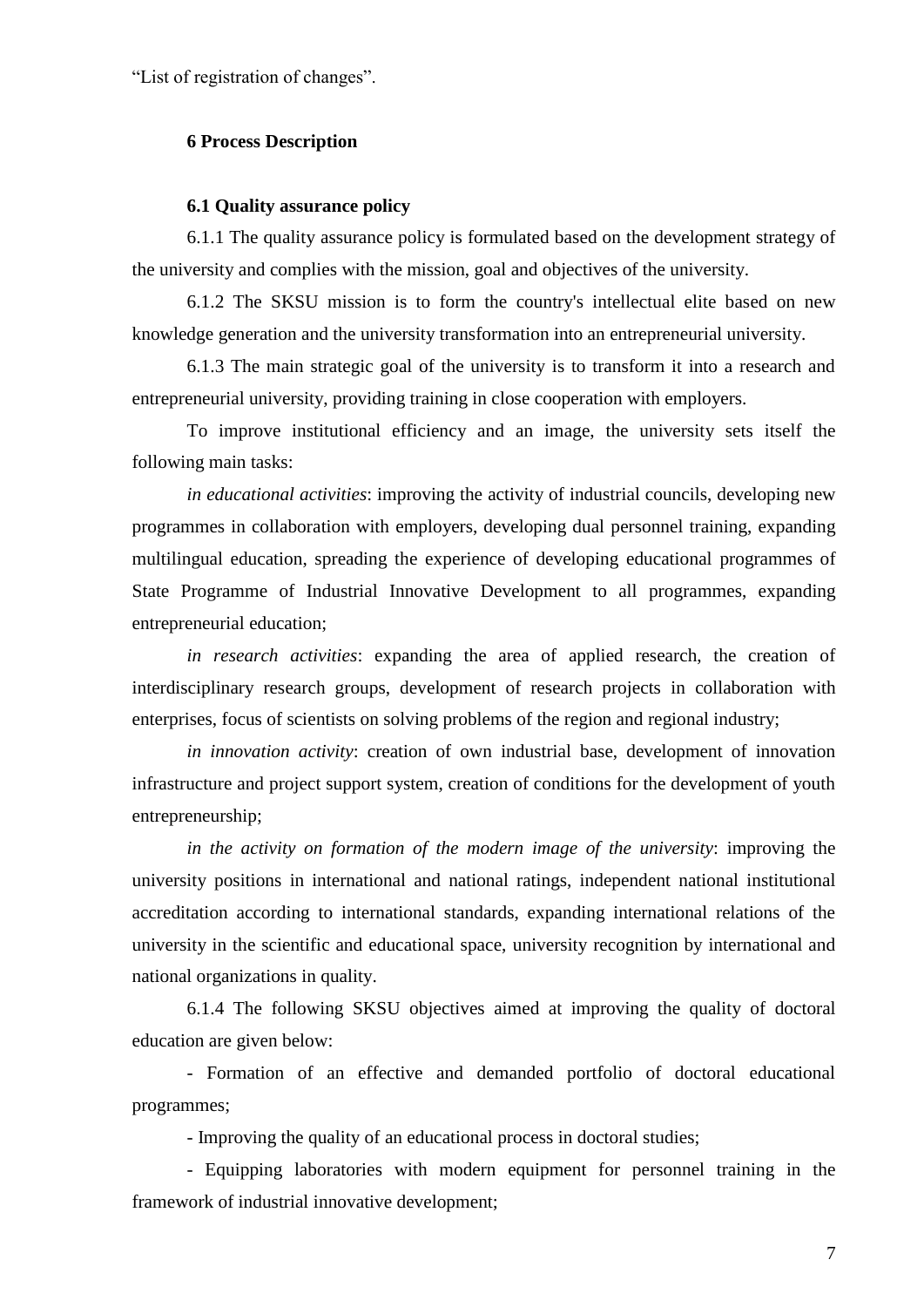- Expansion of the integration of industry and the educational process with the introduction of innovative achievements in the production and the educational process, the commercialization of scientific activity results;

- Internationalization of doctoral educational programmes: inviting the best foreign specialists;

- Expansion of international experience in the implementation of joint educational programmes;

- The introduction of effective mechanisms for the selection and certification of professional personnel;

- Ensuring sustainable demand for university graduates by improving the educational process and adjusting training areas in accordance with demands of the modern labor market;

- Formation and development of new Kazakhstan's patriotism, based on national unity, tolerance and achievement of Kazakhstan's people dream in the framework of "Manglic El" movement.

6.1.5 University top management, faculty and doctoral students are actively involved in the planning, implementation and monitoring of all processes carried out at the university. The participation of managers at all levels in achieving the goals is performed through participation in the work of the Academic and Methodical Council, administration meetings, meetings and methodical seminars, working groups, university commissions, audit teams.

Participation of teaching staff and doctoral students in the university management is ensured by their right to be elected to the collegial management bodies, to make proposals for improving the educational process. Doctoral students are involved in the process of planning, implementing, monitoring the university activities also through university-wide youth organizations.

6.1.6 In order to coordinate the activities of structural subdivisions in the organization of the quality assurance system, a Quality Coordination Council, a Department for Strategic Development and Quality Management have been created at SKSU; a university strategic development plan has been developed, and an ISVUZ information system for quality management has been implemented.

6.1.7 The university has accepted and approved the main regulatory documents defining the Quality Culture Policy: the University Charter, the Internal Regulations, the Code of Corporate Ethics of SKSU, which establish uniform requirements for the quality of performance of professional duties by teachers and university staff. These requirements are determined on the basis of the ethical norms and values of the university environment, the convictions and aspirations of the authoritative part of the collective body, the expectations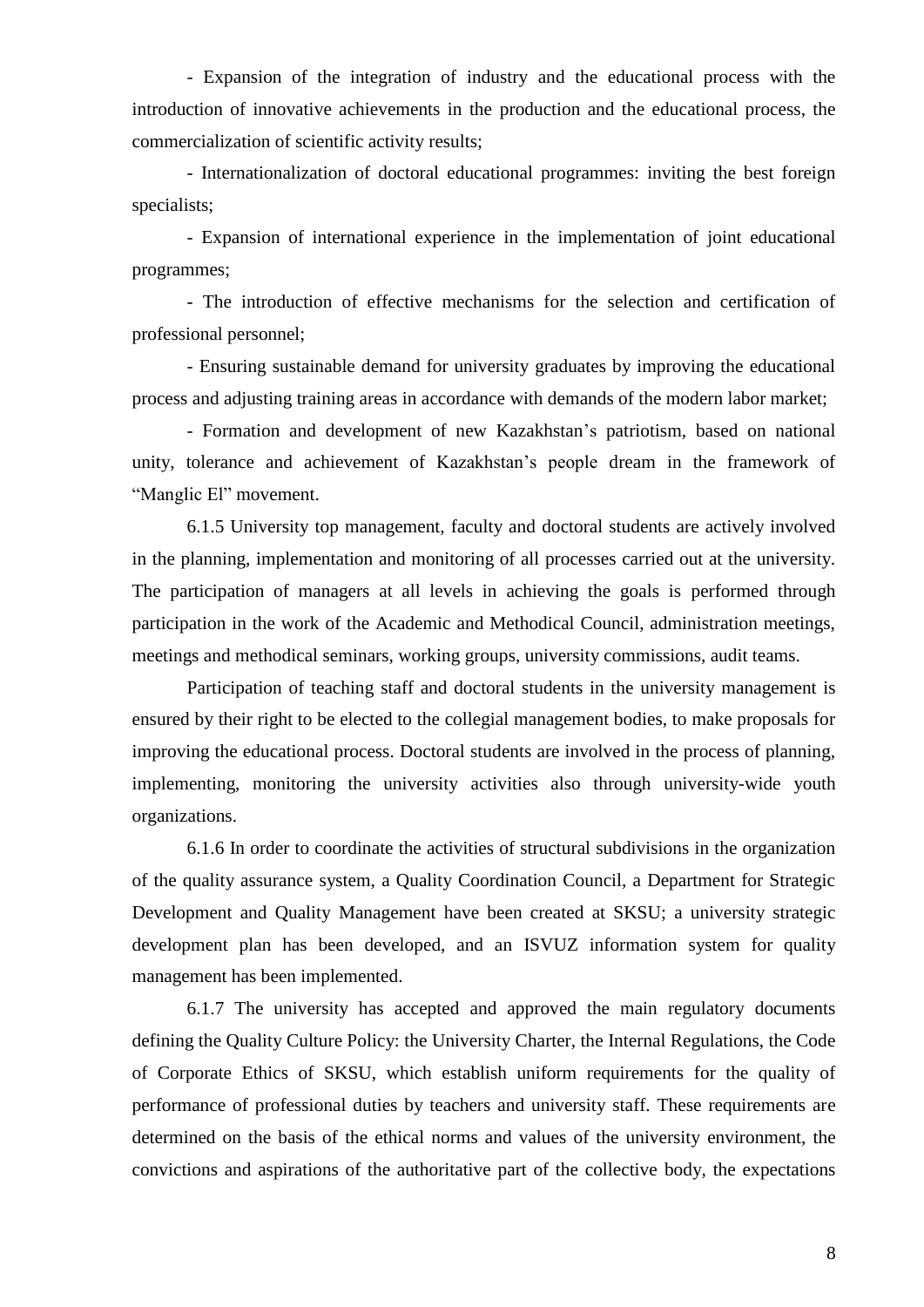and demands of effective public practice, thereby ensuring the development of corporate culture and quality culture.

6.1.8 Corporate culture is a decisive factor determining the effectiveness of the university (Code of Corporate Ethics SKSU). In the context of the development of corporate culture at the university, great attention is paid to the work on introducing students to the norms and values of the university, their quick adaptation to the conditions of university life, traditions of the university; to the prevention of possible negative phenomena in student groups caused by interpersonal or interfaith misunderstanding; to creating a cult of knowledge and stimulating students' interest in scientific work.

6.1.9 The system of quality assurance of SKSU educational services includes five levels of organization:

• the first level is carried out by the university administration;

• the second level is the faculty / dean of the higher school and the institute of postgraduate education;

• the third level is the department;

• the fourth level is represented by doctoral students, teachers and graduates;

• the fifth level is represented by the employers.

**The first level** of organization of the quality assurance system in SKSU is implemented by the university administration through the Coordinating Council for Quality, the Academic Council, the Scientific and Technical / Humanitarian Council in the following areas:

• analysis of the relevance of doctoral thesis topics;

• organization and planning the educational process;

• quality of all types of studies;

• provision of doctoral students with educational-and-methodical complexes of discipline (EMCD) in accordance with SCES;

• use of hardware and software in the educational process;

• staffing;

• analysis of the effectiveness of scientific consultants;

• professional development of faculty (teaching staff).

**The second level** of organization of the quality assurance system in SKSU is performed by the IPE / dean's office through the Council of the higher school, the final attestation and examination commissions in the following areas:

• analysis of curricula and teaching means;

• identification of the level of formation of doctoral students' key competencies, academic progress and independent work organization;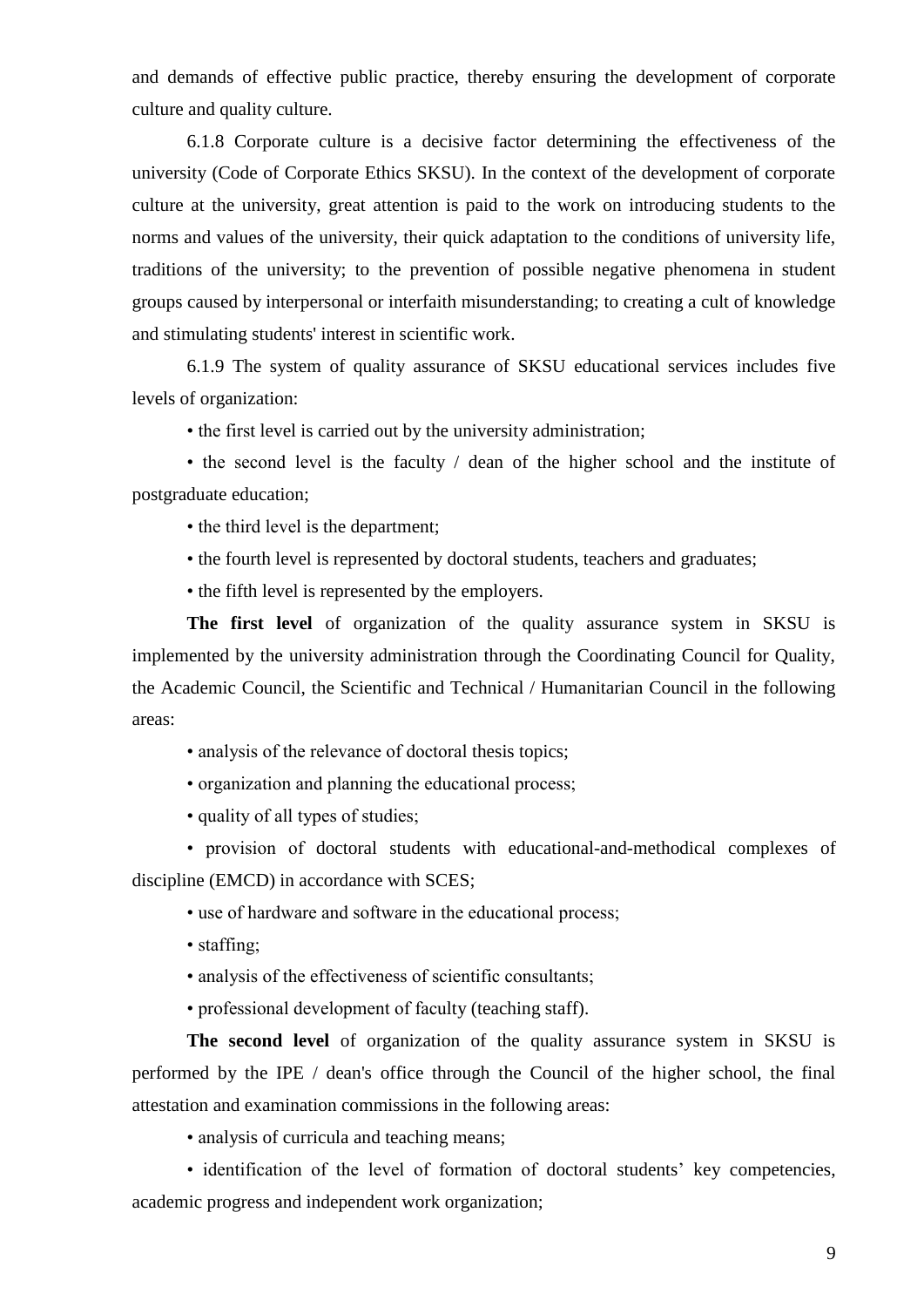• analysis of an examination session taking into account the progress of doctoral students;

• analysis of the degree of individual doctoral curriculum completion;

• analysis of the effectiveness of research conducted by a doctoral student;

• analysis of doctoral theses themes and their relationship with the research conducted at the faculty / higher school;

• analysis of reports of scientific consultants;

• analysis of quality of training the graduates based on the results of final certification;

• analysis of teaching staff activities, the state of its training and qualification development;

• monitoring the implementation of practices;

• studying the state and use of teaching, informational and library support;

• analysis of the effectiveness of international internships / academic mobility of doctoral students.

At the faculty / higher school level, the quality of academic work is checked by the inspection commissions, which check the quality of teaching, educational and methodological literature used in the training doctoral student. Results of the inspection are discussed at a meeting of the faculty / high school Council.

The final state attestation of students is performed to determine the degree of learning requirements of state compulsory standards, which is confirmed by the estimates obtained during the comprehensive exam.

**The third level** of quality assurance system organization in SKSU is implemented by the department in the following directions:

• monitoring the quality of doctoral training and determination of ways for further improvement;

• analysis of doctoral students' writing skills, preparation of applications for inventions, etc.;

• analysis of the quality of doctoral students' publications;

• monitoring the quality of teaching staff qualification for training classes;

• material and technical support of the educational process;

• current control of knowledge;

• monitoring the attendance of doctoral students;

• control over the mastering of practical skills by doctoral students and their independent work;

• analysis of reports of chairmen of state certification commissions;

• summarizing international doctoral internships;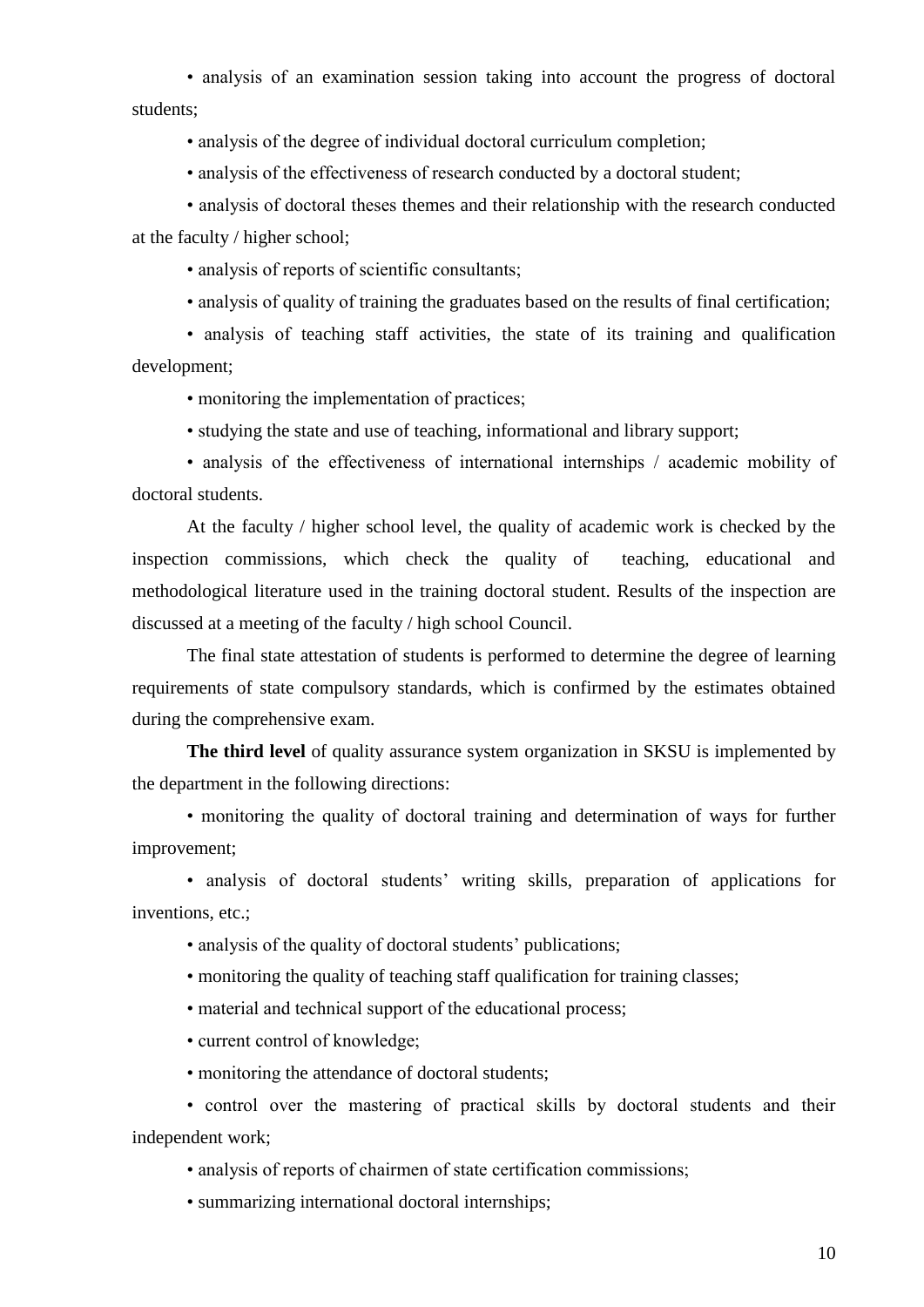• analysis of expert opinions on the developed educational programmes;

• analysis of career growth of graduates.

At the department level, the quality of classes is checked in accordance with the approved schedules of intra-departmental control in the form of mutual visits and open classes. The results of mutual visits are analyzed at the department meetings and, if necessary, corrective measures are implemented.

**The fourth level** of quality assurance system organization in SKSU the doctoral students, graduates and teachers realize in the following directions:

• satisfaction of doctoral students with the quality of organization of the learning process, practice, internship and research / experimental research;

• teaching staff satisfaction with job organization;

• evaluation of graduates' learning outcomes.

The results of the survey are analyzed, documented, and based on the analysis, necessary changes are introduced in the curricula, teaching methods and organization of the educational process.

**The fifth level** of quality assurance system organization in SKSU the employer performs on the basis of results of graduates' practices and activities.

Quality assurance of programmes and qualifications includes:

- development and publication of planned learning outcomes;

- constant control over the curriculum development, the design and contents of educational programmes;

- available learning resources;

- educational-and-methodical complexes of specialties and disciplines;

- approved educational programmes;

- educational programmes agreed with employers;

- monitoring the progress and achievements of doctoral students;

- periodic evaluation of programmes at the department;

- accreditation of educational programmes;

- constant interaction with employers, representatives of the labor market and other organizations;

- participation of doctoral students in quality assurance procedures.

6.1.10 The policy of academic integrity of students is reflected in the Code of Academic Integrity of University Students. The tools of ensuring academic integrity are following:

- automation of processes related to the assessment of knowledge, movement of the contingent, excluding the influence of the human factor;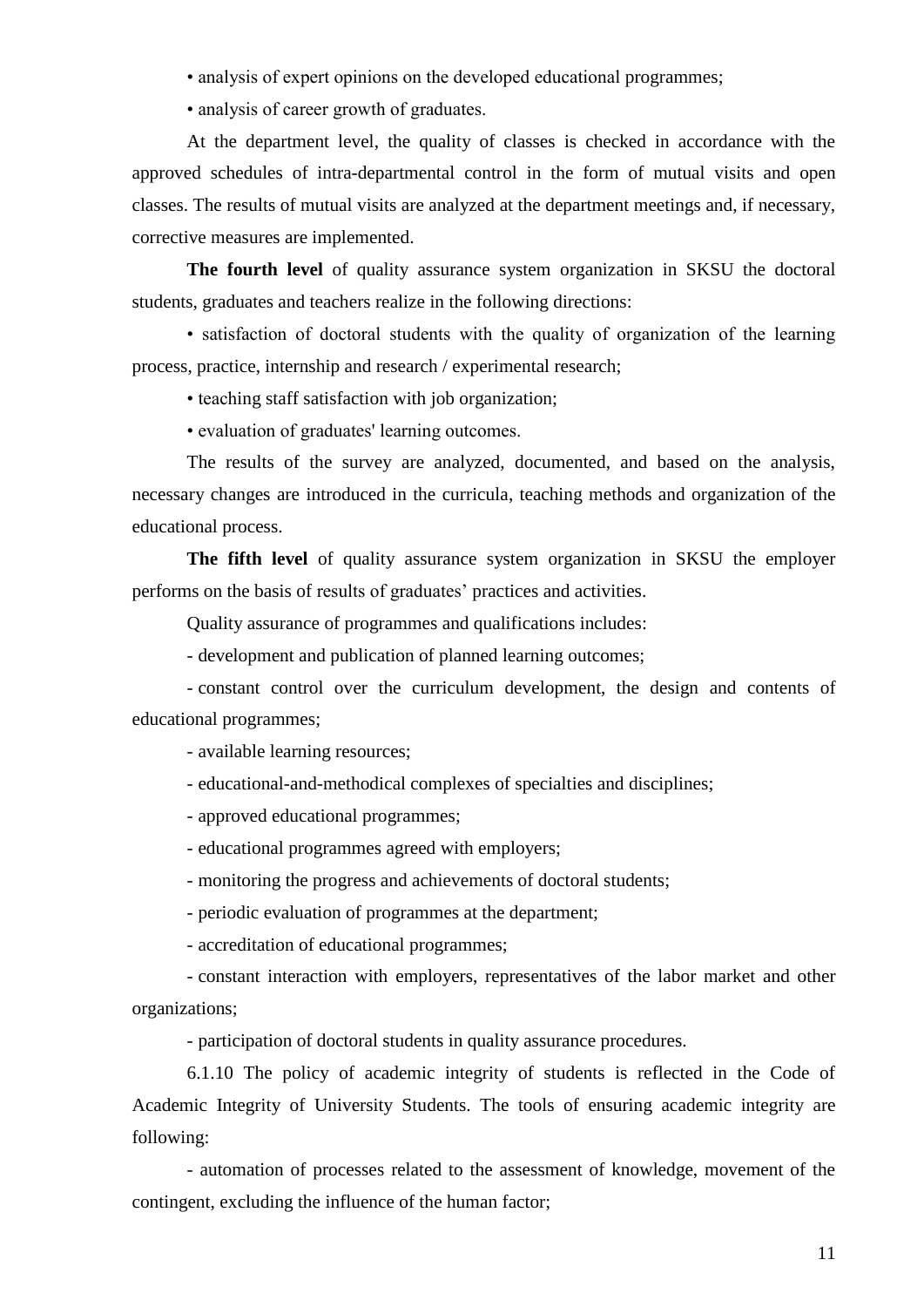- organization of the system of internal work with students (advisers, dean offices, registration office, organization of a system for receiving feedback (rector's blog, trust boxes, student council).

6.1.11 The University provides for conditions for realization of academic freedom of students. Electronic versions of learning and methodical materials, schedule of classes and exams, and academic achievements of students are posted on the student's personal page on the portal.ukgu.kz information portal.

6.1.12 The University pursues a policy of forming and developing an anti-corruption outlook and behavior among students and teachers in order to ensure information transparency and accessibility of educational services.

## **6.2 Development and approval of doctoral programmes**

<span id="page-11-0"></span>6.2.1 The doctoral studies are implemented in accordance with the Legislation of RK and Salzburg principles, which characterize the key role of doctoral programmes and training of scientific personnel in the framework of the Bologna process.

6.2.2 The development of doctoral educational programmes is performed in accordance with the National Qualifications Framework, industry frameworks, professional standards (if any), Dublin descriptors and the European Qualifications Framework.

6.2.3 Doctoral educational programmes are developed by graduating departments in specific directions of training in accordance with the classifier of specialties of higher and postgraduate education of the Republic of Kazakhstan on the basis of typical (main) curricula of doctoral specialties, and approved by the university rector.

6.2.4 For doctoral educational programme development the working groups are created, which include leading teachers and doctoral students.

Educational programmes (**EP**) are discussed at the department meeting, then sent for external examination to employers on the profile of personnel training. Internal expertise is carried out by an expert group established at the faculty level from among the leading teachers. The EP and expert opinions are submitted to the methodical commission of the faculty / higher school. The University Academic Council approves the EP on the recommendation of the Educational and Methodical Council.

6.2.5. Doctoral educational programmes are developed in two directions: scientificand-pedagogical and specialized ones. The PhD educational programme has a scientific and pedagogical orientation and involves fundamental educational, methodological and research training and in-depth study of disciplines in relevant areas of science for the system of higher and postgraduate education and the scientific field.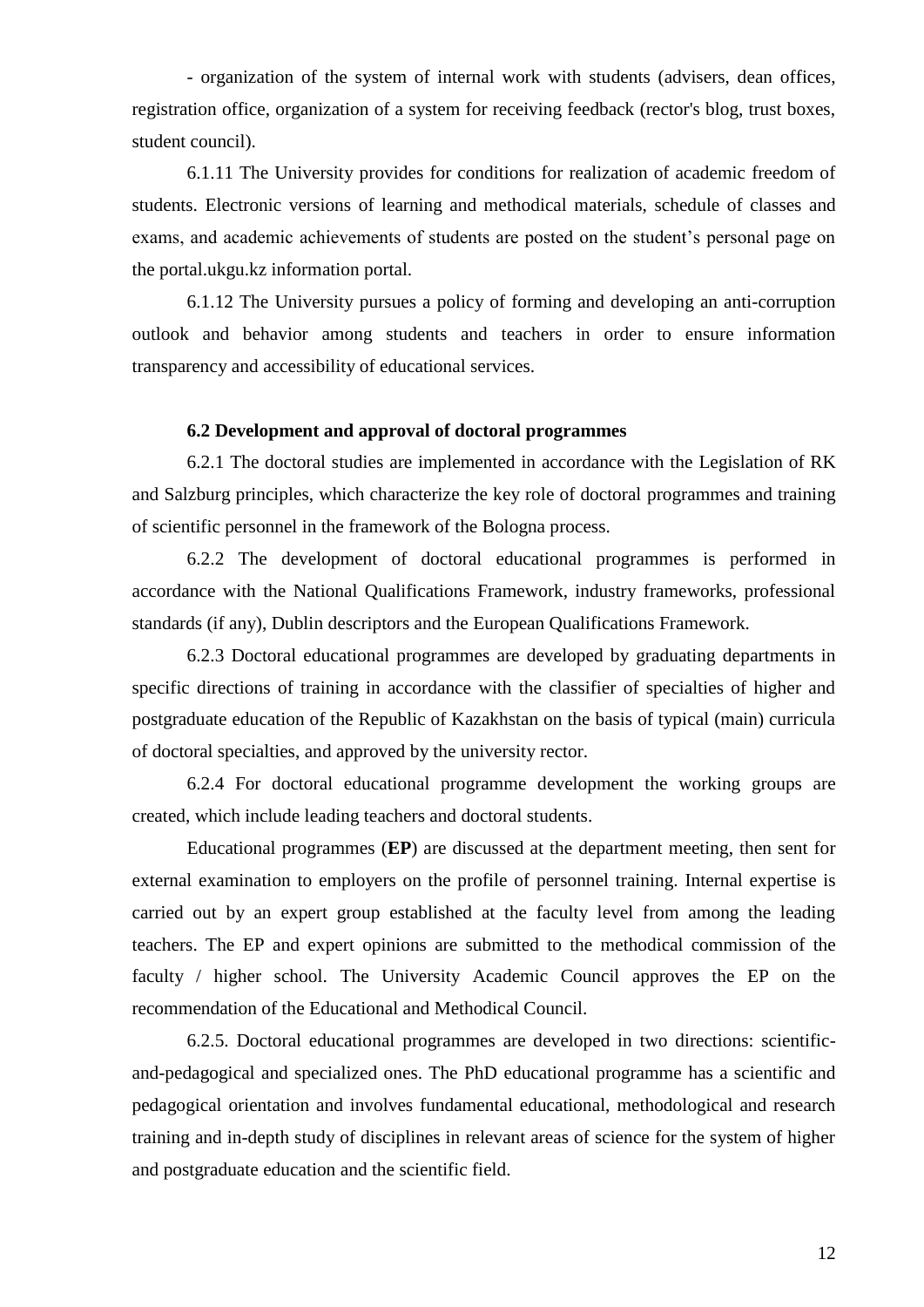6.2.6 Educational programmes for training Doctor of Science proposes fundamental educational, methodological and research training and in-depth study of disciplines in relevant areas of science for the sectors of the national economy and social sphere: education, medicine, law, art, economics, business administration and in the military area.

6.2.7 The structure of doctoral educational programme includes two components: educational and scientific, determining the contents of education. The structure of the doctoral educational programme consists of:

1) theoretical training, including the study of the cycle of basic and major disciplines;

2) practical training of doctoral students: various types of professional practices, scientific or professional internships;

3) research (experimental research) work, including the implementation of a doctoral thesis;

4) final certification.

The labour intensity of study and research work of students is determined by the amount of mastered knowledge and is measured in credits.

6.2.8. Doctoral educational programmes in terms of professional training are developed on the basis of studying the experience of foreign universities and research centers that implement accredited programmes for training PhD or Doctors of Science.

The contents of the doctoral educational programme includes:

- a theoretical course;

- a research / experimental research programme, including a doctoral thesis / project fulfillment;

- practice (pedagogical, research, production); - intermediate and final certification.

6.2.9 Programmes of disciplines and modules, as a rule, have an interdisciplinary and multidisciplinary nature, providing personnel training at the junction of a number of knowledge areas.

6.2.10 Doctoral educational programmes are developed on a modular basis and contain goals, learning outcomes and competencies. For each educational programme, training is carried out on the basis of a set of educational and methodical support, which includes: a working curriculum for the educational programme; catalog of elective disciplines; educational and methodical complexes of disciplines.

6.2.11 The contents of doctoral education is based on a competence model that forms key competences for students, aimed at training competitive and qualified personnel capable of independent thinking and ensuring the progressive scientific-technical, socio-economic and cultural development of society taking into account the country's development prospects.

Key competencies include general competencies and professional competencies.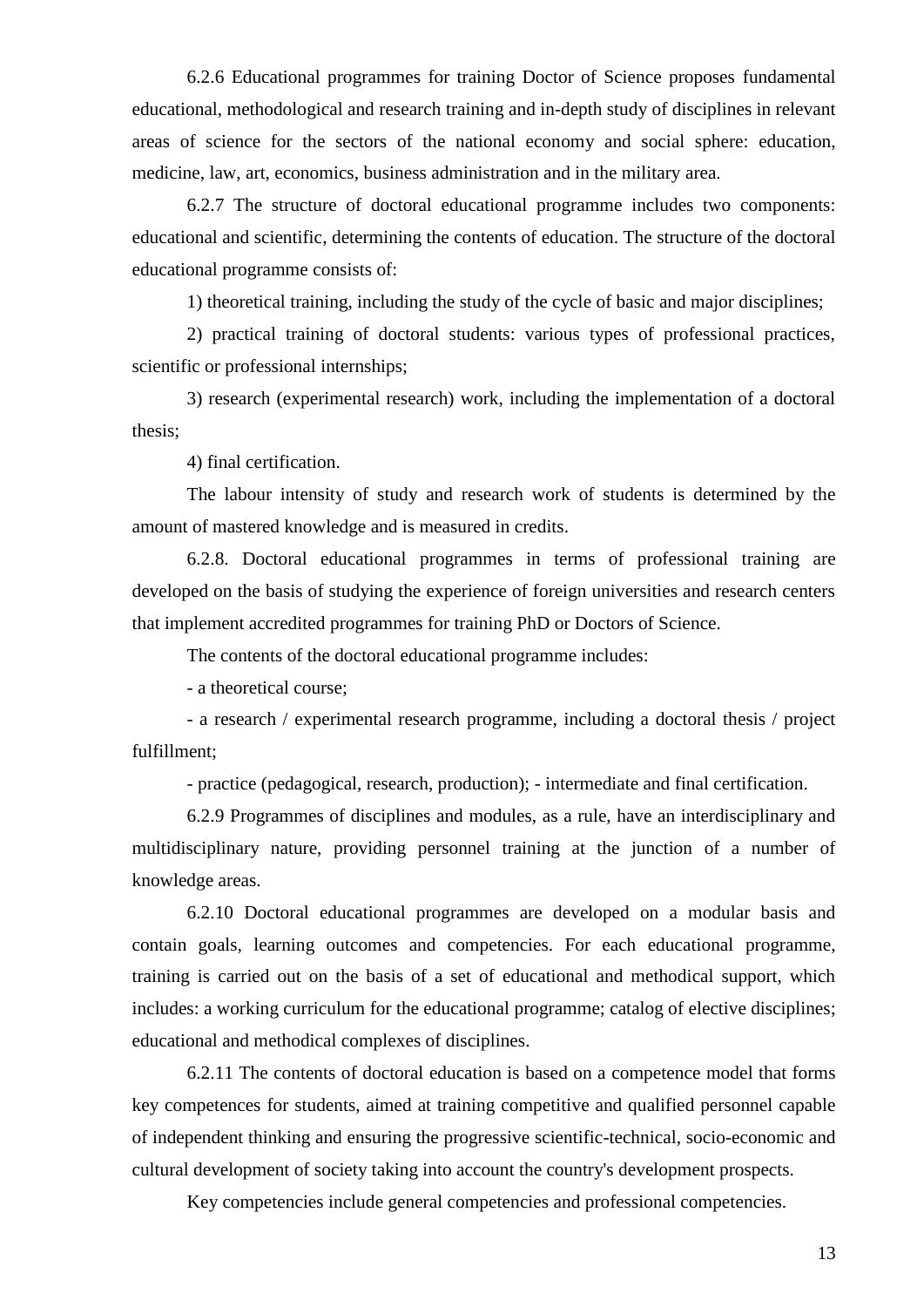General competencies determine the overall socio-cultural development of an individual with high spiritual and moral qualities, his research competencies, as well as the ability of a graduate to create and transfer new knowledge.

General competencies reflect learning outcomes achieved in the process of studying an educational programme and demonstrating knowledge of scientific concepts of world and Kazakhstan's science in the relevant field, understanding current trends, directions and regularities of domestic science development in the context of globalization and internationalization, the ability to generate their own new scientific ideas, to communicate their knowledge and ideas to the scientific community, expanding the boundaries of scientific cognition.

Professional competencies are developed for each educational programme based on professional standards, taking into account the requirements of the labor market, expectations of employers, interests of students and the social needs of society.

Professional competencies reflect learning outcomes achieved in the process of mastering the educational programme.

At the same time, the learning outcomes reflect the level of competencies achieved by the students and confirmed by the assessment, confirming the knowledge, understanding and skills that demonstrate upon completion of studying the academic discipline and / or the module and / or the educational programme as a whole.

6.2.12 The curricula of educational programmes in doctoral specialties are coordinated with employers and approved by the rector based on the decision of the Academic Council of the university.

6.2.13 The scientific component of the educational programme is formed from the research work (SRWD) or experimental research work (ERWD) of the doctoral student, scientific publications, writing and defending a doctoral thesis.

6.2.14 Themes and candidatures of scientific supervisors / scientific advisers of doctoral theses are considered at the scientific and methodical seminars of departments, Councils of faculties / HS. Formed themes of doctoral research theses are discussed at the STC / SHC and recommended by them for approval at the Academic Council of SKSU.

6.2.15 The research work of the doctoral student should:

- correspond with the main issues of the educational programme on which the doctoral thesis is defended;

- be relevant, contain scientific novelty and practical significance;

- be based on modern theoretical, methodical and technological achievements of science and practice;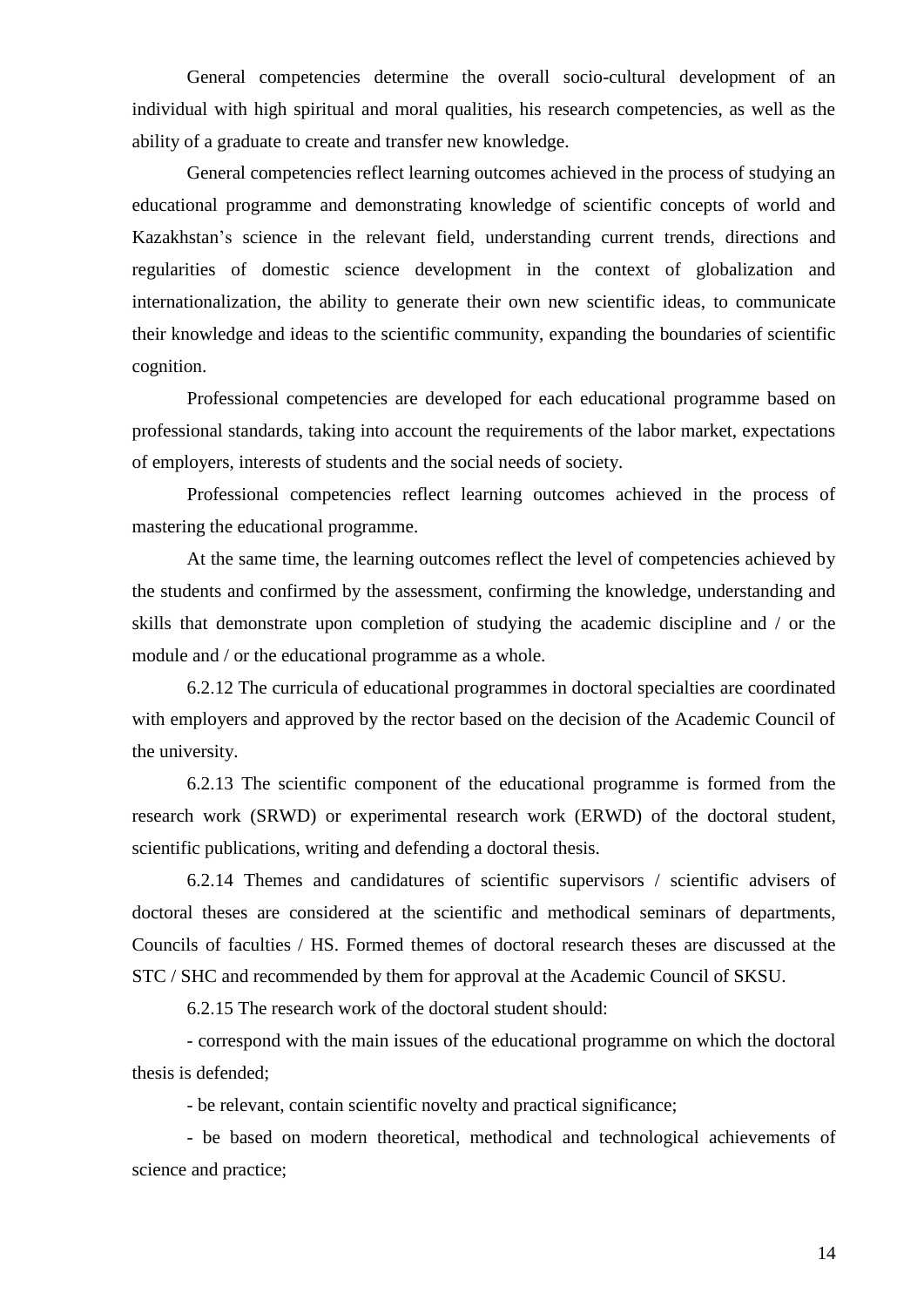- be based on modern methods of processing and interpreting data using computer technologies;

- be performed using modern research methods;

- contain research (methodical, practical) sections on main protected provisions.

6.2.16 The experimental research work of a doctoral student should:

- correspond with the main issues of the educational programme on which the doctoral thesis is defended;

- be relevant, contain scientific novelty and practical significance;

- be based on modern achievements of science, technology and production and contain specific practical recommendations, independent solutions of managerial tasks of an integrated, cross-functional nature;

- be performed using advanced information technologies;

- contain experimental research (methodical, practical) sections on the main protected provisions.

6.2.17 The research work results of the doctoral student should be published in scientific journals, as well as reported at scientific conferences. The final result of the research / experimental research work of the doctoral student is completion of the thesis for the degree of Doctor of Philosophy (PhD) or Doctor of Science.

6.2.18 The thesis for the degree of Doctor of Philosophy (PhD) or Doctor of Science (doctoral thesis) is a qualifying final work, which is an independent scientific research containing new scientific results. The requirements for the structure and contents of doctoral theses are determined by the relevant regulatory documents.

6.2.19 Practice for students of doctoral educational programmes is carried out with the aim of developing practical skills of research, teaching and professional activities.

6.2.20. The standard duration of mastering the doctoral educational programme is 3 years. An early award of the degree of PhD or Doctor of Science is allowed in a case of early mastering the educational and scientific components of the educational programme, successful passing a comprehensive exam on the specialty and defending a thesis for the degree of PhD or Doctor of Science.

## **6.3 Student-centered learning, teaching and assessment**

<span id="page-14-0"></span>6.3.1 A student is the central figure of the educational process at SKSU. All stages of the student's life cycle are regulated by a set of documents. Students are actively involved in the design and implementation of quality assurance procedures at the university.

6.3.2 Organization of the doctorate educational process must meet the requirements of the state compulsory standard of doctorate studies and provides for the creation of the most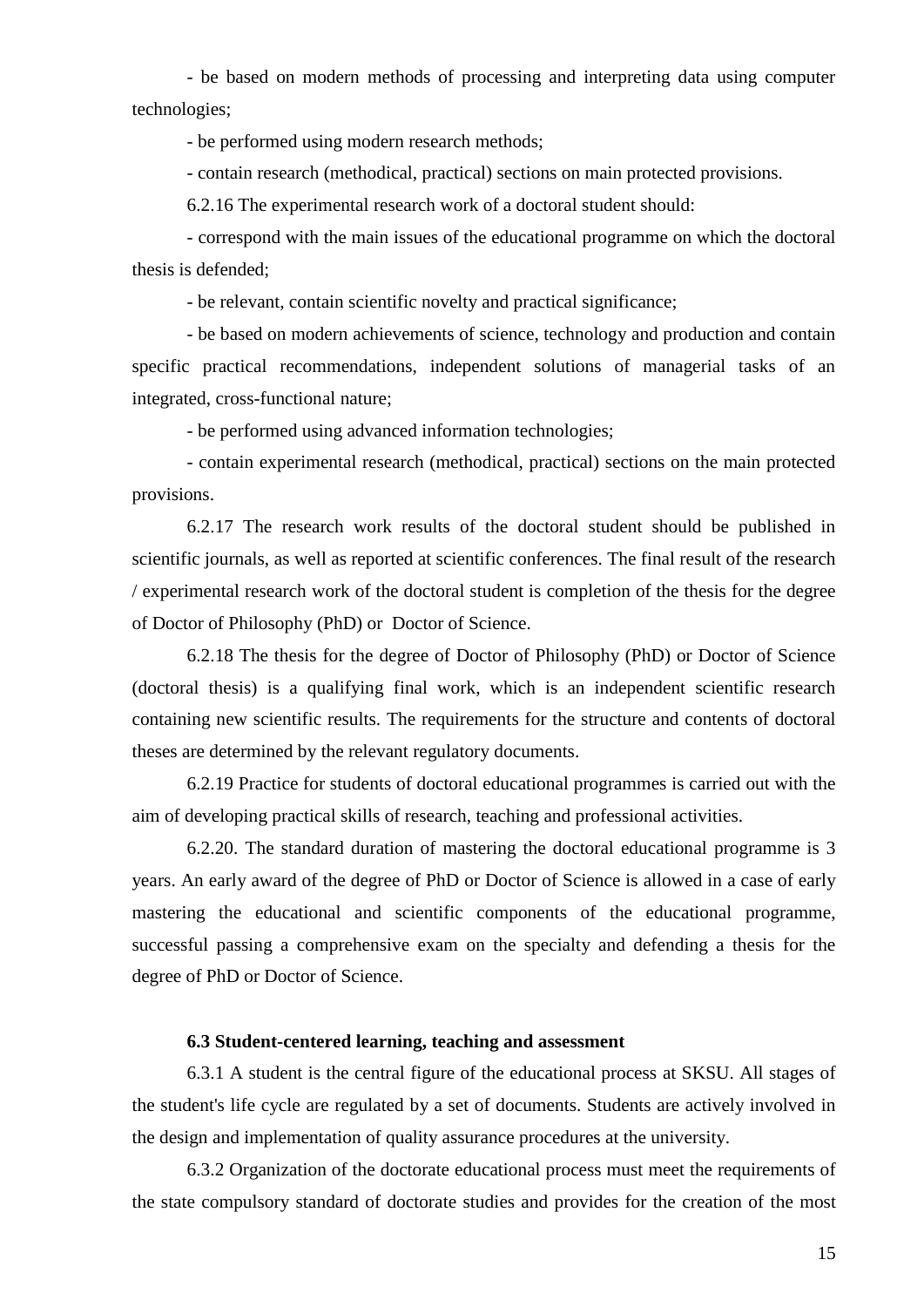favorable conditions for the student mastery of doctoral educational programmes. The possibility of individual planning of the educational trajectory is provided for students.

6.3.3 In order to support doctoral students in the formation of the individual curriculum and mastering the educational programme during the period of study, advisers from among the teachers of the graduating departments are appointed.

6.3.4 One academic term is prescribed for doctoral students. The number of weeks by type of activities can vary, while the average weekly workload of a doctoral student should not exceed 57 hours, which includes theoretical training, experimental research work, including the thesis / project fulfillment, practice, and final attestation.

6.3.5 Mastering the doctoral educational programme is implemented in the form of classroom (contact) and outside (independent) work of the student.

6.3.6 Doctoral training classes should be conducted mainly in active creative forms (case study, business games, panel discussion, debates, round tables, seminars, etc.) using modern educational technologies.

6.3.7 The faculty/higher school and the graduating department are responsible for the methodical support of doctoral education process. The graduating department develops following documents for each specialty of doctoral studies:

- catalog of elective disciplines (CED) of educational programmes;

- educational and methodical complexes of disciplines (EMCD), including working training programmes and syllabuses;

- materials for classroom work on each discipline (module): texts of lectures, plans for seminars, practical and laboratory classes with a breakdown into sections, indicating weeks and the schedule for completion of current control, types of knowledge control;

- materials for independent work of doctoral students: a list of tests, assignments, selfcontrol materials for each discipline (module), a list of compulsory and additional literature on the topics of IWDS, IWDT, a schedule of individual consultations on educational and scientific issues;

- materials for implementation of knowledge control: written assignments and tests, exam tickets, schemes of business games, trainings, thematic issues of discussions, round tables;

- materials for conducting practices: plans and programmes of practices, forms of reporting documentation;

- materials for research / experimental research (programmes, schedules of scientific seminars, etc.).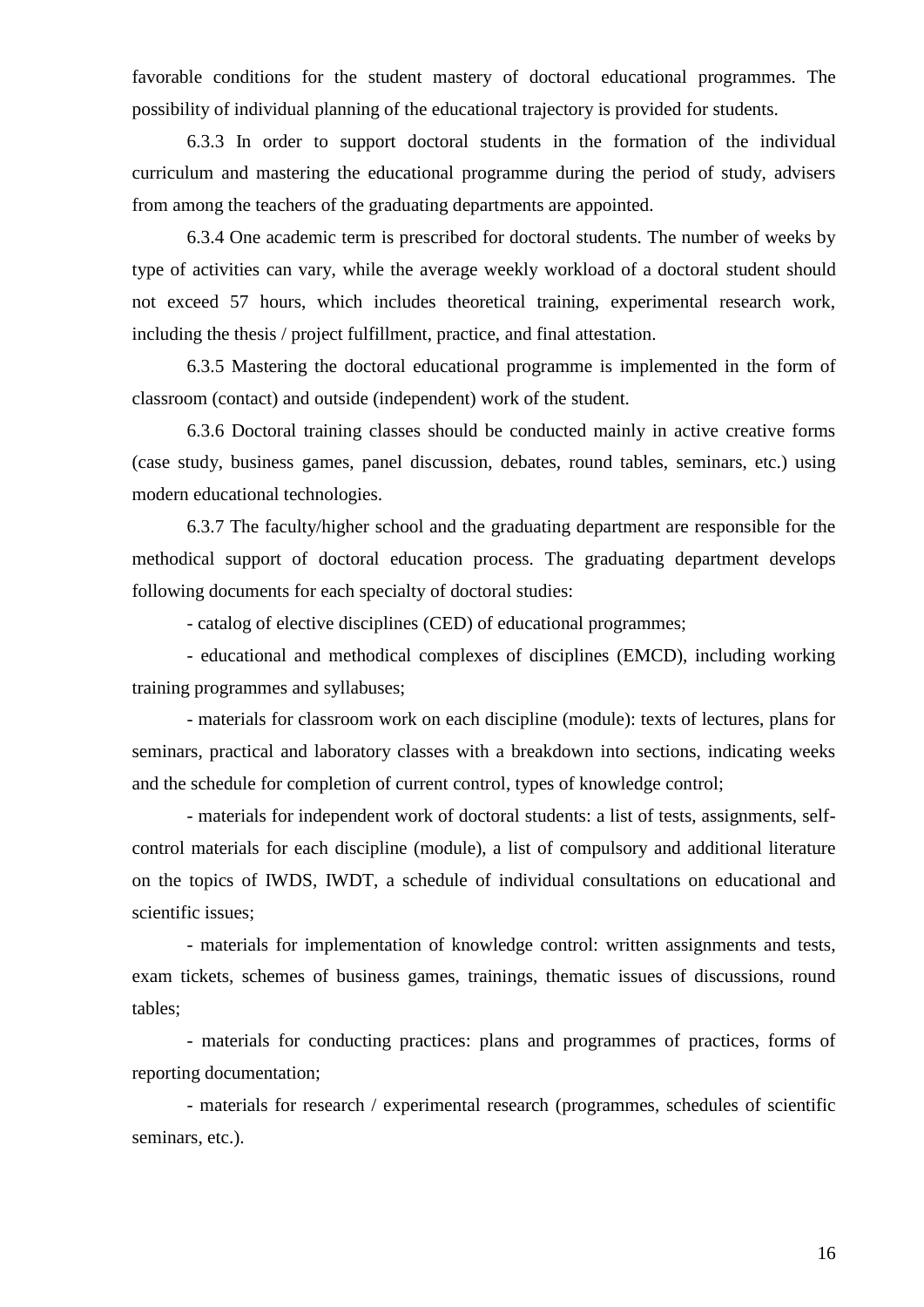All methodical instructions are considered at the department meetings, at the meetings of methodical commissions of faculties / higher schools are recommended for publication by the Educational and Methodical Council of the university.

6.3.8 The current attestation of doctoral students mastering the educational doctoral programmes is performed to assess the volume and level of mastering the study component of the educational programme, the implementation of the programme of research / experimental work and professional practices.

6.3.9 Doctoral students are provided with a reference guide, which reflects the university's academic policy in the doctorate field, rights and duties of doctoral students, methods of assessing progress, requirements for final state attestation.

6.3.10 During the first 2 months of study the students of doctoral educational programmes develop and approve individual working plans, which include the following sections:

- individual plan of research / experimental research work;

- plan of passing the practice;

- thesis theme with justification and a structure;

- thesis implementation plan;

- plan of scientific publications and internships for doctoral students in recognized world research centers and in higher educational institutions of foreign countries.

6.3.11 The individual curriculum (IC) is the basis for mastering the study component of the educational programme. The individual curriculum reflects the individual trajectory of the doctoral student. If necessary, IC can be updated annually.

6.3.12 The individual plan of the doctoral student research / experimental research work (IPRW / IPERW) is compiled for the entire period of mastering the educational doctoral programme broken down by years. The plan of research / experimental research work indicates the theme of the doctoral research, the direction of research, terms and form of reporting. The IPRW / IPERW of the doctoral student must be approved by all members of the doctoral advisory committee.

6.3.13 The plan of scientific publications of the doctoral student should contain an approximate subject of publications, titles of scientific publications in which he plans to publish the paper, terms to publish the paper. The doctoral student internship plan should include a comprehensive internship programme with a goal and objectives, internship period and reporting forms.

6.3.14. Individual working plans of doctoral students are considered on a meeting of the faculty / high school council, agreed with the Institute of Postgraduate Education and approved by the Vice-Rector responsible for Research and Innovations.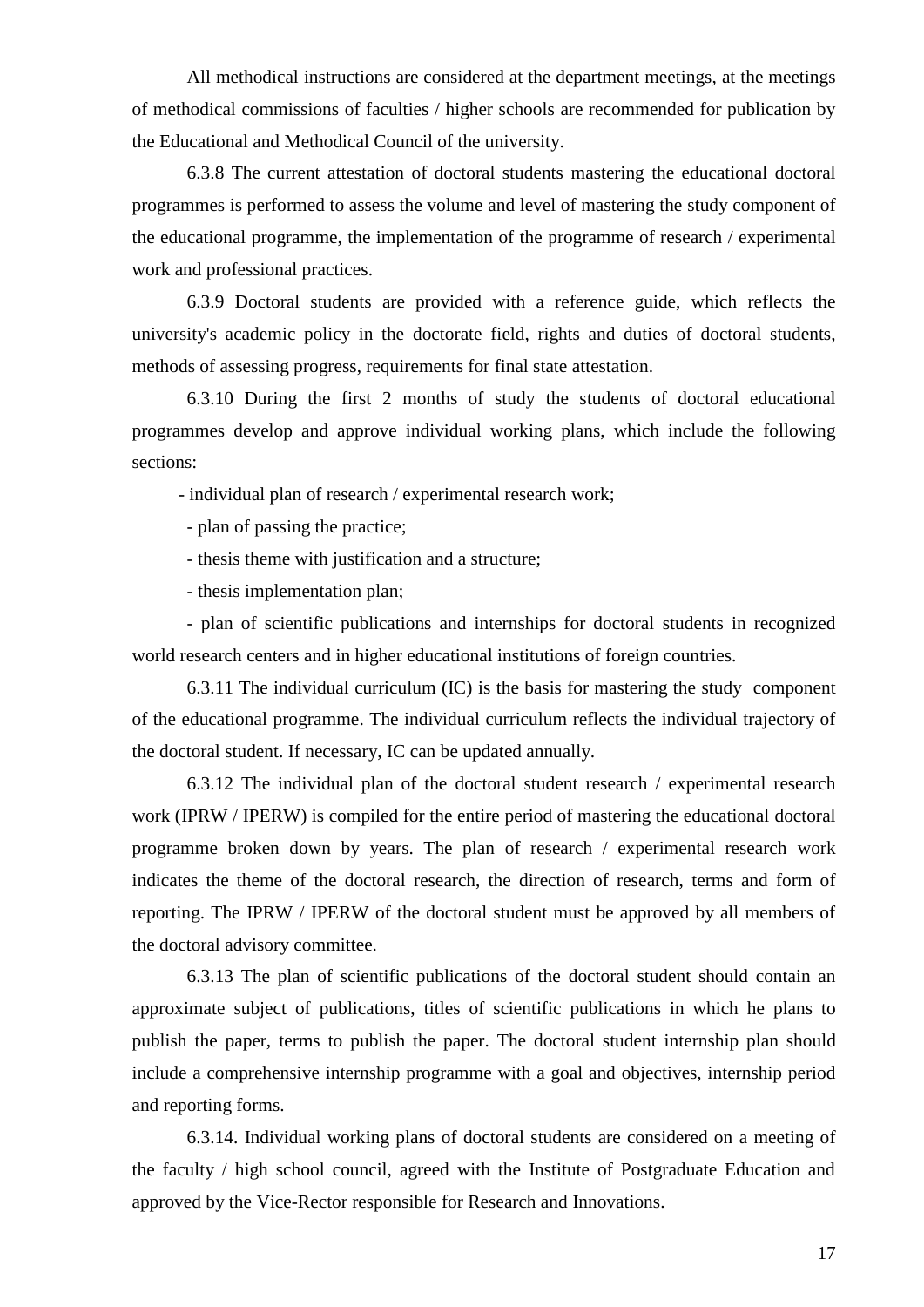6.3.15 The maximum number of credits included in the doctoral student IC must correspond to the number of credits established by the working curriculum (WC) for the current semester and year of study, respectively.

6.3.16 Doctoral students are responsible for the preparation of their individual curricula and the completeness of their training programme in accordance with the requirements of the working curriculum of the educational programme.

6.3.17 It is allowed for students to master academic disciplines during the summer semester, up to 6 weeks in order to eliminate academic debts, eliminate differences in the curriculum when returning from academic leave or transfer from another university, or to make adjustments to their individual curriculum. To master the required credits in summer semester terms, the student must register for no more than 9 credits, no later than 3 days before the beginning of the summer semester.

6.3.18 Training in the summer semester is performed on a fee basis, with the exception of the elimination of academic indebtedness arising from student stay on academic leave only for students trained on the state educational order.

6.3.19 For doctoral students, who have mastered the credits on theoretical training in domestic and foreign organizations of education and science, credits on disciplines are counted according to the approved curriculum. The question of the equivalence of credits is considered in each case by the department together with the IPE. The student presents a transcript indicating the disciplines mastered in a foreign university, with the number of credits earned and grades.

6.3.20 Scientific consultants of doctoral students and heads of graduating departments are responsible for the timely approval of doctoral students' individual working plans.

6.3.21 Graduate departments that implement the training the doctoral students should organize the research work of students in order to study the latest theoretical, methodological and technological achievements.

6.3.22 Research / experimental research work of doctoral students is planned on semesters in accordance with the working curricula of educational programmes. At the end of each academic term students defend a presentation of conducted research results at a meeting / scientific and methodical seminar of the graduating department in the presence of a scientific consultant.

6.3.23 The research / experimental research work of doctoral students includes:

- performance of research works on the thesis theme;

- preparation of scientific publications on the thesis theme;

- foreign scientific internship.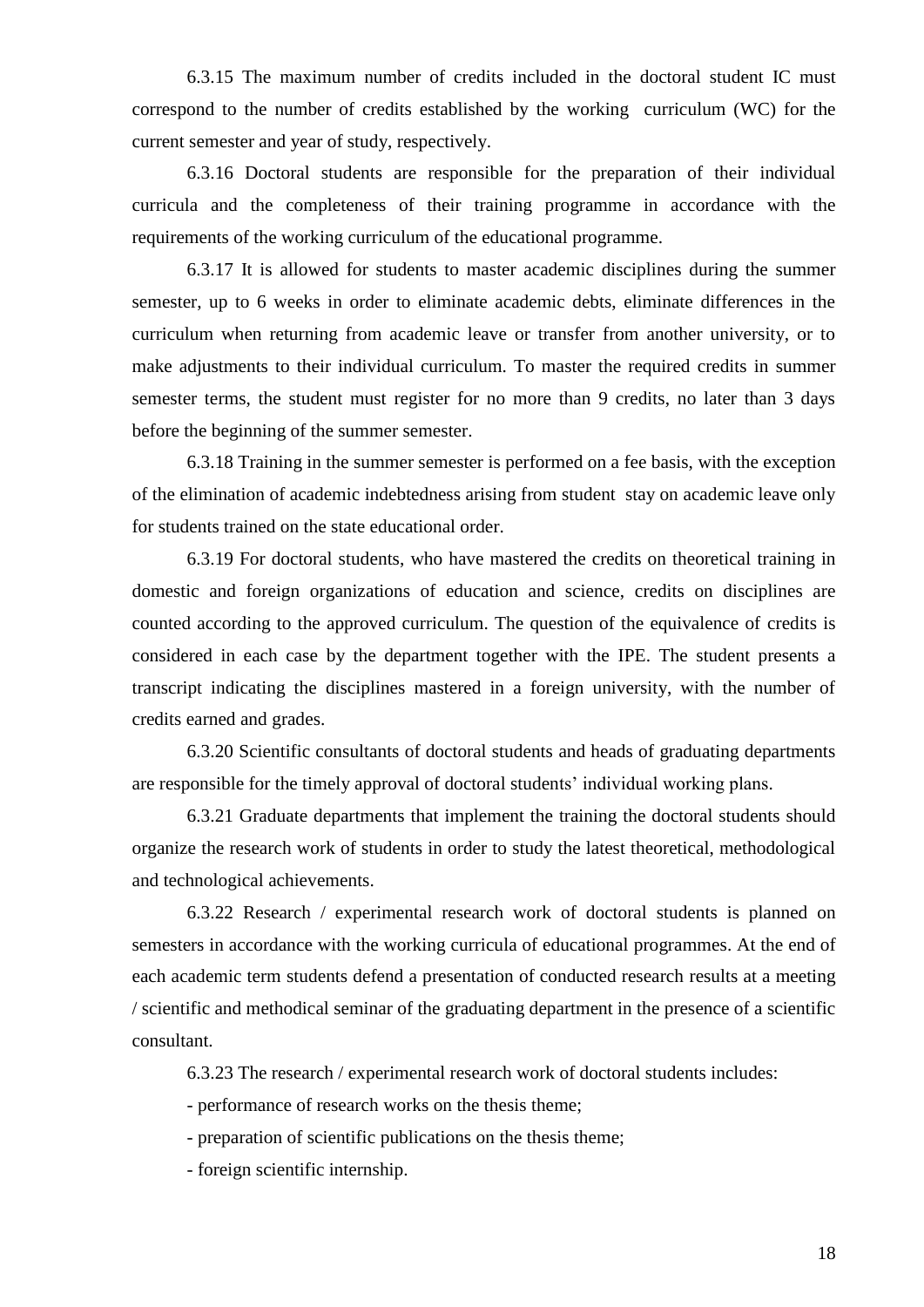6.3.24 The requirements for the structure and contents of doctoral theses are determined by the relevant regulatory documents of the university. Before the defense doctoral theses are subjected to mandatory check for plagiarism revelation in the National Centre of State Scientific-and-technical Expertise.

6.3.25 Within the framework of RWDS (ERWDS), in order to familiarize with innovative technologies and new productions, doctoral students must pass a scientific internship in scientific organizations and / or organizations of relevant industries or fields, including abroad.

6.3.26 A students presents a report on the results of scientific / foreign internship at the graduating department meeting.

6.3.27 The main scientific results of the dissertation for the degree of Doctor of Philosophy (PhD), Doctor of Science are published before the thesis defense in at least 7 (seven) publications on the thesis theme, including:

- one publication in international peer-reviewed scientific journal;

- at least 3 papers in scientific publications included in the list of scientific publications recommended for publishing main results of the research activities, approved by the authorized body;

- 3 publications in Proceedings or theses of international conferences, including 1 paper published in Works of foreign conferences.

6.3.28 Main provisions of dissertation (design) works submitted for the defense should be presented in scientific / methodical publications of doctoral students.

6.3.29 Attestation of research / experimental-research results of doctoral students is conducted in accordance with the approved procedures of the university (QMS SKSU PR 7.28-2013 Organization and conduct of research work of master students and doctoral students).

6.3.30 The practice of doctoral students is a significant component of the professional training of highly qualified specialists. The practice is conducted in organizations that are practice bases - at enterprises, universities, research institutes, institutions, organizations, etc.

6.3.31 The educational programme of PhD scientific and pedagogical doctoral studies includes research and student teaching practices, in specialized doctoral studies it includes an industrial practice.

6.3.32 Research practice is conducted to study the latest theoretical, methodological and technological achievements of domestic and foreign science, as well as to consolidate practical skills of applying modern methods of scientific research, processing and interpretation of data in the dissertation research.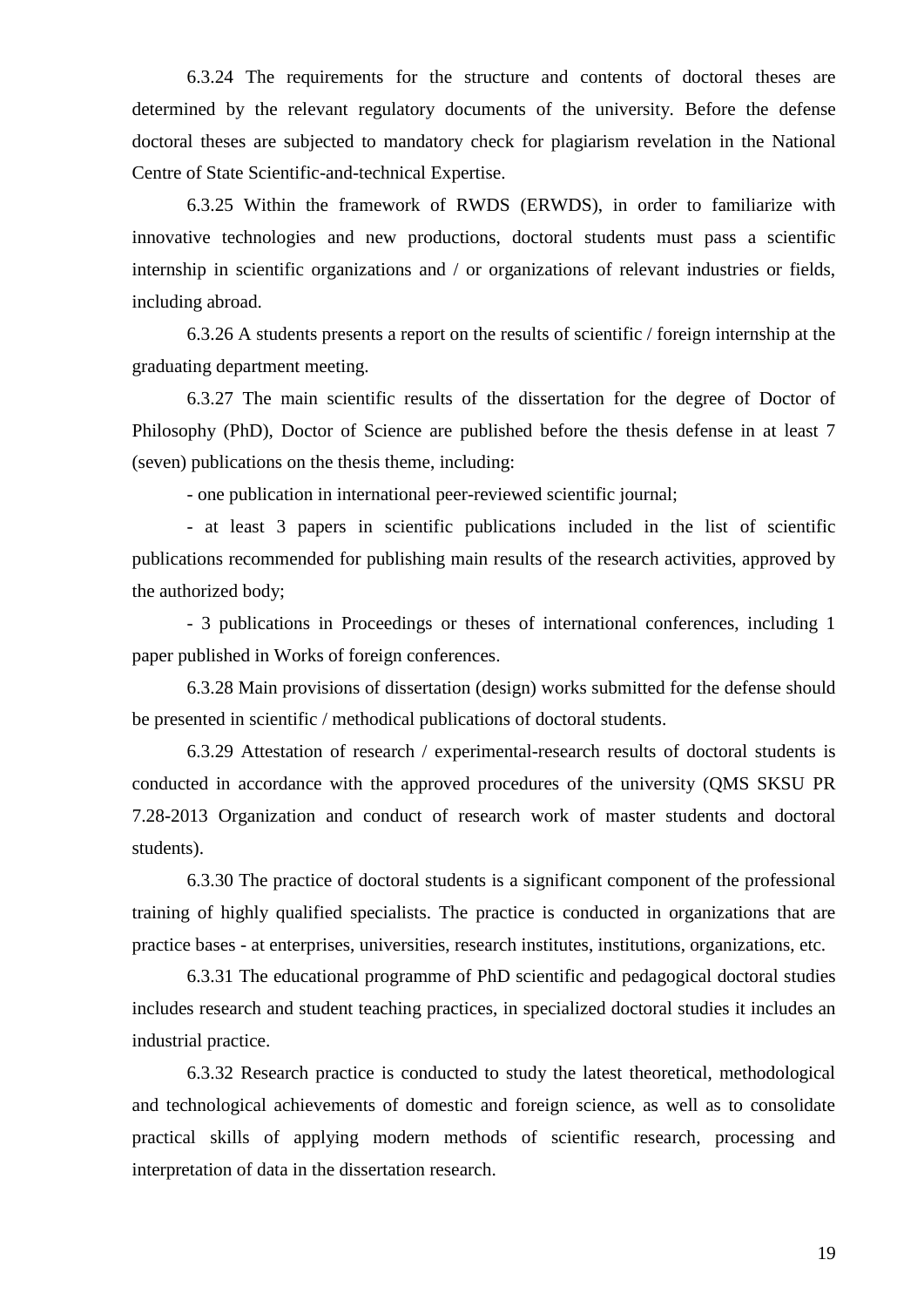6.3.33 Pedagogical practice is conducted to obtain new knowledge, skills and practical skills in the field of teaching methods in the higher education system. Pedagogical practice is conducted in the period of theoretical training without interruption of the study process. During the student teaching practice, doctoral students may be involved in conducting classes on bachelor and master programmes.

6.3.34 Professional (industrial) practice is conducted to consolidate theoretical knowledge gained in the learning process, and for formation of necessary professional skills and competencies, as well as mastering the advanced experience.

6.3.35 The contents of research and professional (industrial) practices is determined by the theme of student's dissertation research.

6.3.36 The practices of doctoral educational programme student are conducted according to approved academic calendar in the amount established by the relevant state compulsory education standard.

6.3.37 Conducting research and professional (production) practices of students is conducted on the basis of organizations, enterprises, institutions and research organizations on a contractual basis.

6.3.38 Pedagogical practice is conducted on the base of the graduating department of **SKSU.** 

6.3.39 The teaching and methodical guidance of the practice and the quality control of its implementation are provided by the graduating department, where the doctoral student is trained.

6.3.40 The graduating department conducts preliminary training the trainees, including familiarization with the goal and objectives of various types of practices, also issues tasks for the practice, requirements for developing practical programmes, rules for processing and execution of practice results, completing the practice diary; it also introduces the procedure for the practice report defense, etc.

6.3.41 The graduating departments develop practice programmes for doctoral studies, which are approved by the Director of the Institute of Postgraduate Education, and provide trainees with the necessary educational and methodical documentation.

6.3.42 By order of the rector, a practice supervisor and a practice base are appointed. The practice supervisor organizes necessary training of the trainees before the start of the practice, provides consultations for the trainees, reviews the reports of the trainees, gives feedback on their work.

6.3.43 Reports of students on pedagogical, research and industrial practice should include material collected, analyzed and systematized during the internship. Reports of students are heard and approved at scientific seminars of graduating departments.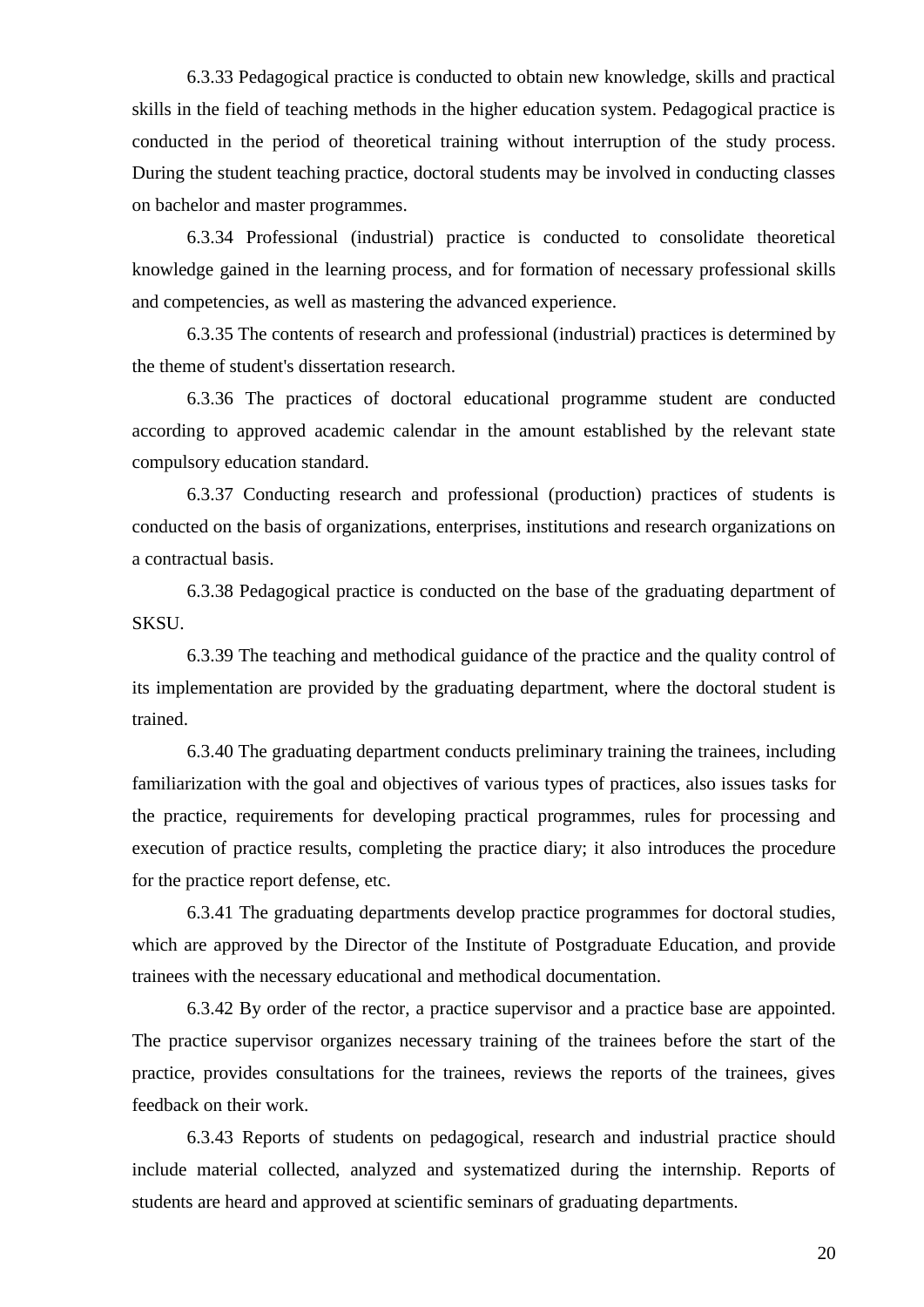6.3.44 Intermediate and final certification of students of doctoral educational programmes is carried out to assess the volume and level of mastering the educational and scientific component of educational programmes, the degree of formation of necessary skills and competencies, as well as the compliance of graduates of educational programmes with the requirements for candidates for a degree of PhD or Doctor of Science.

6.3.45 Evaluation of educational achievements of students of doctoral educational programmes in the framework of intermediate attestation is certified using various forms of control and attestation, defined by the Typical rules for the current monitoring of progress, intermediate and final attestation of students in higher educational institutions

6.3.46 The procedure for preparation and organization of exams, the requirements for conducting examinations are regulated in the QMS of SKSU PR 8.06 - 2015 "Managing the process of conducting current monitoring of progress, intermediate and final attestation".

6.3.47 Examinations are conducted to evaluate the student's work for the semester in each discipline, determine the degree of mastering theoretical knowledge by students, the degree of development of creative thinking, acquired skills of independent work, the ability to synthesize their knowledge and apply them in practice.

6.3.48 The exam schedule is compiled by the registrar's office in collaboration with the Institute for postgraduate training; it is approved by the Vice-Rector responsible for academic and methodical work. The exam schedule is compiled in accordance with the individual curriculum of the student and communicated to doctoral students 1 month before the beginning of the examination session.

6.3.49 The content of exam questions is determined by the teacher who teaches the relevant course in accordance with the approved programme of an academic discipline. When compiling exam questions, the teacher takes into account the possibility of verifying learning outcomes. Exam questions, as a rule, contain an open problem and require the student to be creative in solving it.

6.3.50 The following forms of examinations are used: oral, written, creative, case studies.

6.3.51 The final examination of students of doctoral educational programmes is implemented in terms prescribed by an academic calendar and curricula of educational programmes in the form of passing a comprehensive exam and thesis defense.

6.3.52 A comprehensive examination in the specialty is a form of state control of the student's educational achievements, aimed at determining the compliance of acquired knowledge and skills with the requirements of the state compulsory standard of education in the specialty.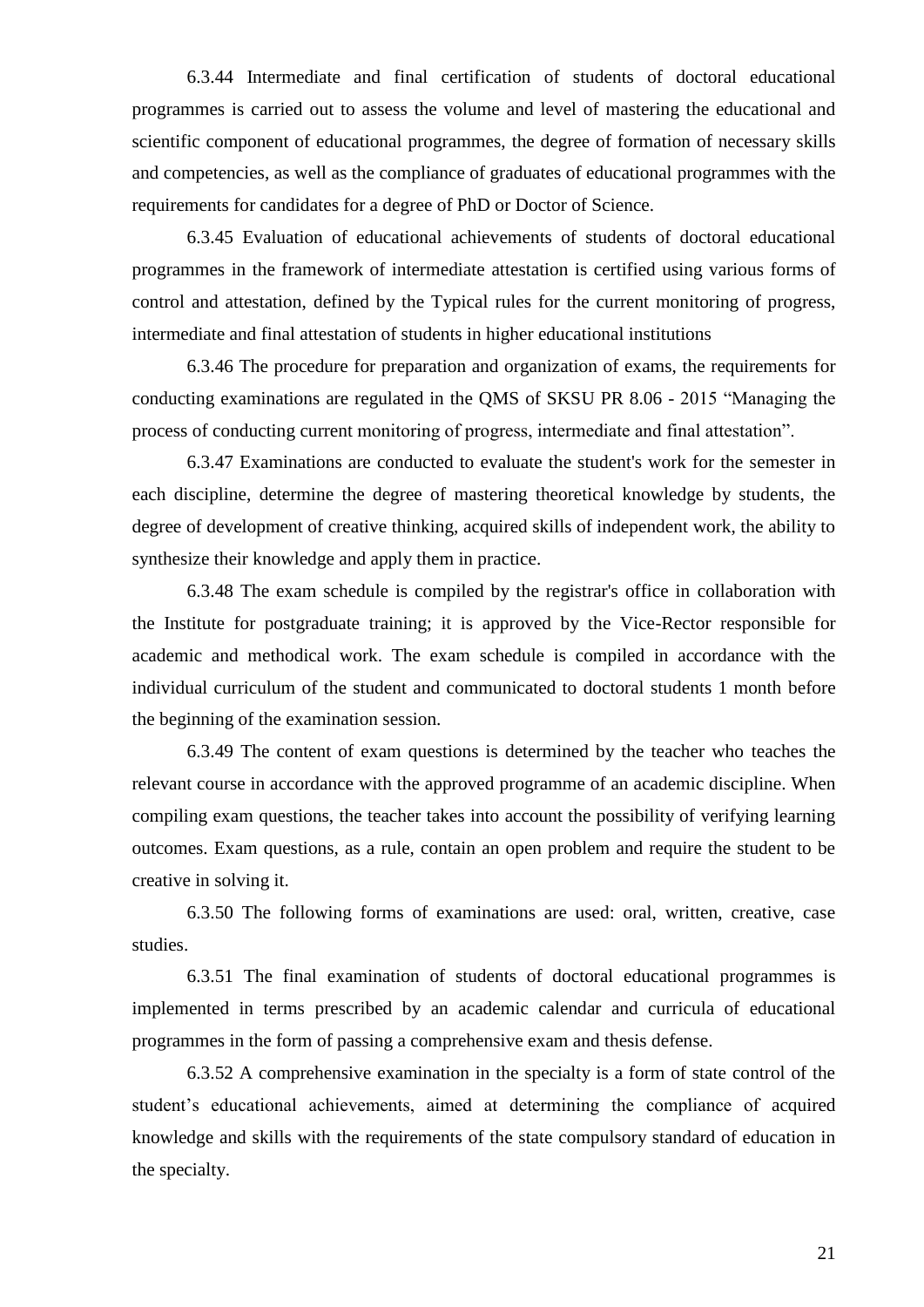6.3.53 Doctoral dissertation defense is a form of state control over the compliance of a scientific / experimental study conducted by an applicant with the requirements for qualifying graduate work of a doctoral candidate. The thesis work should serve as evidence of the applicant's deep knowledge in the area under study, the formation of theoretical thinking skills, the ability to form hypotheses and to conduct information collection. Evaluation of candidate research activities is performed on the basis of a set of objective criteria: scientific erudition, professionalism, theoretical and applied significance of scientific works.

6.3.54 The main criterion of the completeness of the educational process for training PhDs or Doctors of Science is the mastering of at least 75 credits by a doctoral student, of which at least 15 are credits for theoretical studies and at least 5 credits are for practice.

6.3.55 Consideration of complaints of doctoral students by the top management of the university is performed:

- at regular meetings of the rector with doctoral students;

- through functioning the open personal blog of the university rector;

- through appeal commissions during examination sessions;

- through the application of doctoral students to the university administration on visiting days and hours.

Complaints and claims of doctoral students, obtained as a result of an anonymous survey and during meetings with the university administration, are mandatory recorded, and information is analyzed at various levels of the university (advisors - department - dean's office / higher school - vice-rector - rector), after which appropriate decisions are accepted.

## **6.4 Student admission, performance, recognition and certification**

<span id="page-21-0"></span>6.4.1 The University performs purposeful work on the formation of a motivated and talented contingent of doctoral students.

6.4.2 Enrollment of doctoral students is carried out by the university admission commission.

For applicant admission for doctoral studies, an admission commission is organized, the chairman of which is the university rector. The commission should include vice-rectors and deans of faculties / higher schools, representatives of public organizations.

6.4.3. Persons with a master degree and work experience of at least 1 year are accepted for doctoral studies.

6.4.4 Citizens of the Republic of Kazakhstan and stateless persons entering a doctoral programme, with the exception of foreigners, pass entrance examinations:

1) in one of foreign languages of choice (English, French, German);

2) in specialty.

22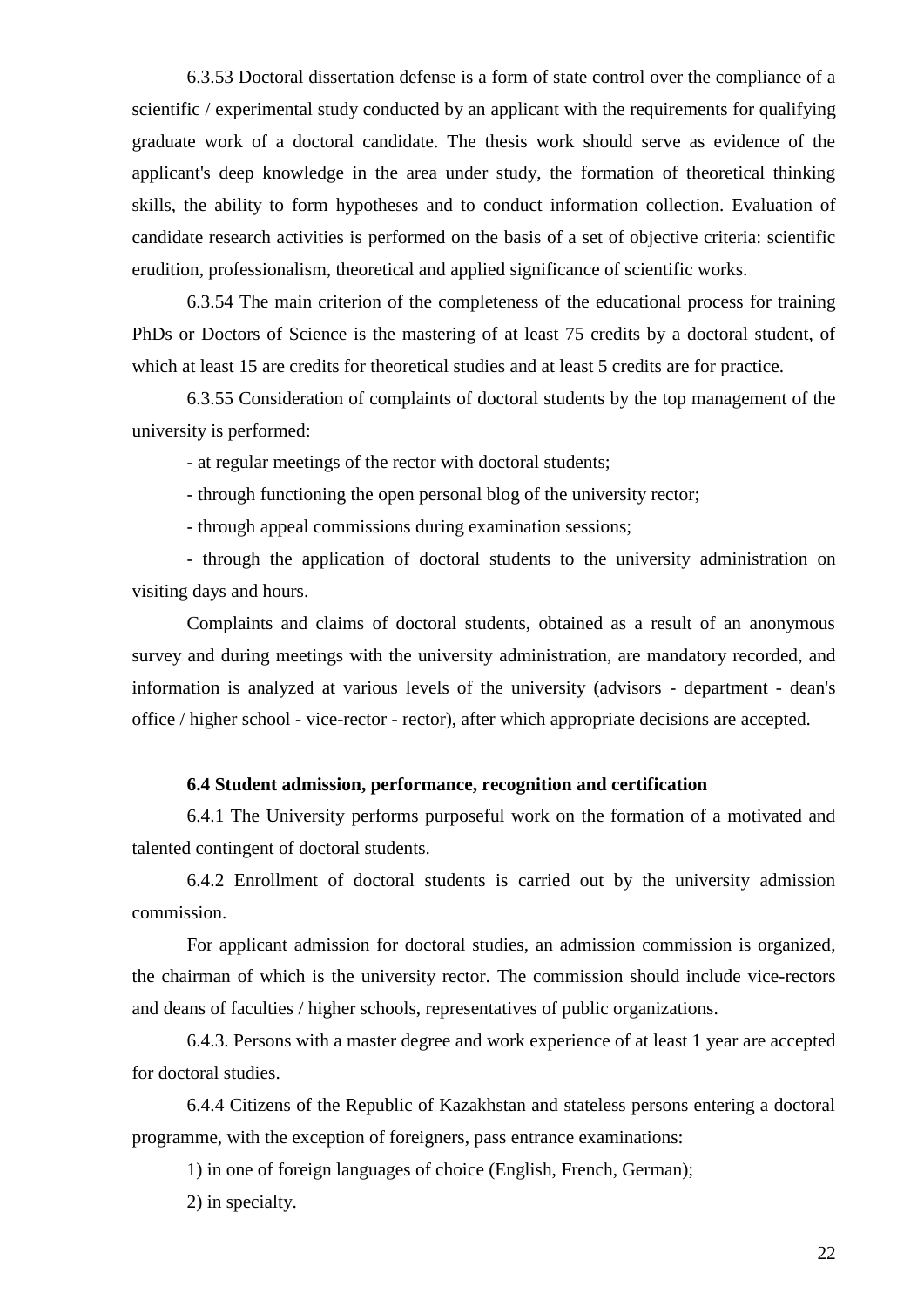Foreigners applying for doctoral studies pass entrance exams:

1) in the state or Russian languages (language of training);

2) in specialty.

6.4.5 The entrance examinations in the state, Russian and foreign languages are conducted according to the technology developed by the National Testing Center of the Ministry of Education and Science of the Republic of Kazakhstan.

Examinations commissions on specialties are created for the period of entrance examinations for doctoral studies. The examination commission on the specialty is formed from the university staff with a scientific degree in the relevant specialty.

The entrance exam in the specialty is conducted by the university independently in the form of a written exam with the inclusion of the question "Justification of the relevance of scientific research". The purpose of this question is to identify the research potential of the applicant for doctoral studies. The justification is performed on the proposed topic of the dissertation research and should have the following structure: the research topic, relevance of the research problem, exploration degree of the problem (with a justification based on a review of scientific literature), the goal and hypothesis of the research.

Retake of entrance exams is not allowed.

6.4.6 To ensure compliance with uniform requirements and resolve disputes, an appeal commission is created. The appeal commission works with each person individually.

6.4.7 Persons who scored the highest total grade at least 150 points in two entrance exams on 100-point grading scale are enrolled for training on the state educational order.

Persons who have international certificates confirming foreign language proficiency in accordance with common European competencies (standards) exempt from the entrance examination in a foreign language in the master studies, residency and doctoral studies for the following exams:

- English: Test of English as a Foreign Language Institutional Testing Programm (TOEFL ITP – at least 460 points), Test of English as a Foreign Language Institutional Testing Programm Internet-based Test (TOEFL IBT, threshold score – at least 87 points), (TOEFL threshold score – at least 560 points), International English Language Tests System (IELTS, threshold score  $-$  at least 6.0);

- German: Deutsche Sprachprufung fur den Hochschulzugang (DSH, Niveau С1/level C1), Test DaF-Prufung (Niveau C1/level C1);

- French: Test de Franzais International<sup>TM</sup> (TFI – at least B1 level in reading and listening), Diplome d'Etudes en Langue franzaise (DELF, level B2), Diplome Approfondi de Langue franzaise (DALF, level C1), Test de connaissance du franzais (TCF – at least 400 points)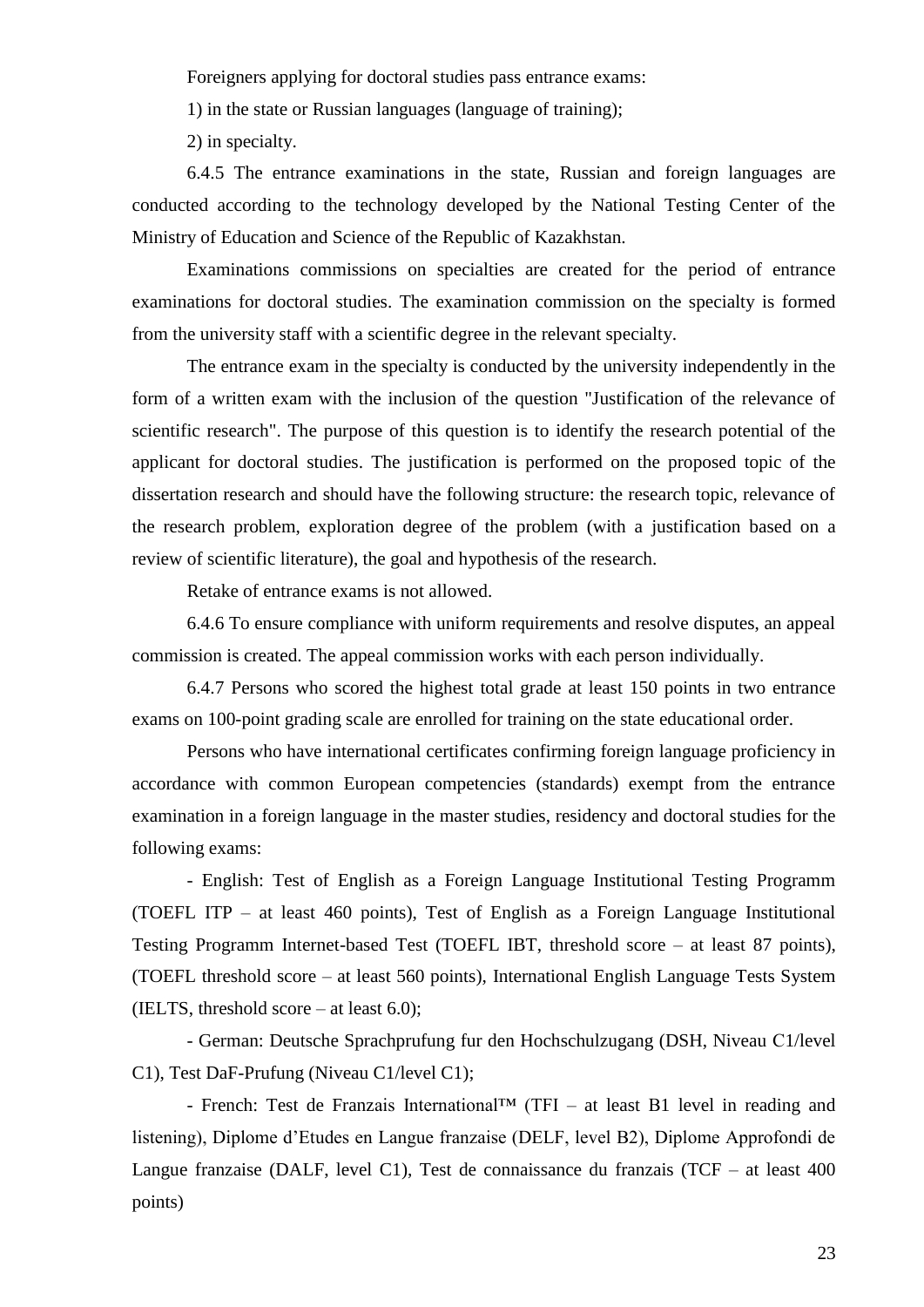6.4.8 In the case of identical indicators of competitive points, the right of first choice for enrollment is given to those who have the highest grade in the specialty, in the case of the same indicators of the entrance examination in the specialty, the right to priority is given to those who have the highest mark in a foreign language. Then the scientific achievements corresponding to the profile of the chosen specialty are taken into account: scientific publications, including in peer reviewed scientific journals; certificates of scientific research; certificates for the award of scientific scholarships, grants; certificates / diplomas for participation in scientific conferences and competitions.

6.4.9 The enrollment of persons for targeted training of doctors of philosophy (PhD) under the state educational order is carried out on a competitive basis among those applying for this training.

6.4.10 Training in PhD doctoral studies is carried out on the basis of educational programmes of master studies, in the profile doctoral studies, including the DBA programmes - on the basis of master studies or higher specialized education, equivalent to the profile master studies. At that at the "entrance" in a case of coincidence of the profile of doctoral educational programme with the master programme, the learning outcomes of the previous level of education are automatically recognized; in a case of a mismatch of the profile of doctoral educational programme with the master programme, prerequisites for mastering are established.

The list of necessary prerequisites and terms of their mastering are determined by the university independently. Prerequisites are mastered on a fee basis.

Upon admission of a master of profile training in a doctoral PhD programme, he is additionally set up as an educational programme for a pedagogical profile of a pedagogical master programme as prerequisites.

6.4.11 Students trained in doctoral studies at M. Auezov SKSU have rights and obligations determined by the Law of the Republic of Kazakhstan "On Education", "On Science", normative acts of the MES RK, the Charter, the Guidebook for master students and doctoral students, the Code of Corporate Ethics of M.Auezov SKSU.

6.4.12 Doctoral students are obliged to timely and efficiently perform all types of work prescribed by the individual working plan.

6.4.13 Doctoral students are required to:

- at the end of each stage of work prescribed by individual plans, submit in time all necessary written materials;

- keep a record of comments and feedback received from their scientific leaders / consultants;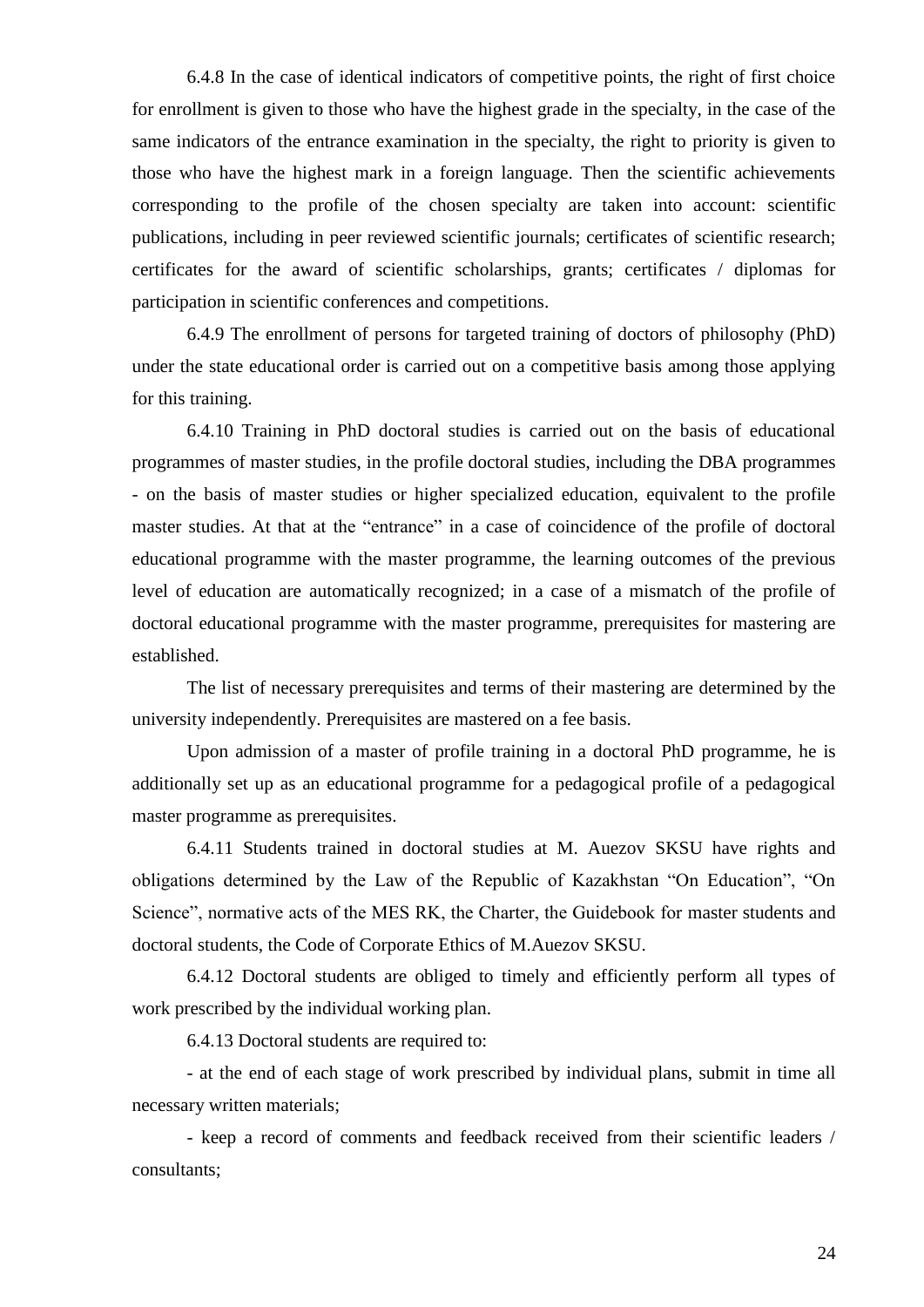- observe established deadlines for submission of reports (on study and research / experimental research, on foreign internships, etc.);

- speak at the scientific and methodical seminars at the faculty / higher school level;

- observe the provisions of European Code of Conduct for Research Integrity;

- inform in time the relevant administrative departments of the university about the change of name, address of residence and contact details;

- discuss in time with scientific leaders, consultants and advisors any problems that arise, take the initiative in solving them;

- complete in time writing a doctoral thesis.

6.4.14 Doctoral students enrolled for training on the state educational order, must conclude in time a contract and fulfill its conditions. In accordance with the agreement, a doctoral student who is trained in pedagogical specialties is obliged to work at state educational organizations for at least three years after graduation from a university.

Doctoral students, who studied in other specialties on the basis of the state educational order, work in organizations, regardless of their form of ownership, for at least three years after graduation.

6.4.15 Doctoral students have the right to apply to heads of graduating departments for assistance in finding scientific supervisors, consultants and for solving other organizational issues.

6.4.16 In the event of a conflict between a doctoral student and his scientific adviser / members of the advisory commission, the doctoral student has the right to apply to the conciliation commission to resolve controversial issues. If necessary, the faculty council may decide to remove the scientific adviser from the management and appoint a new scientific adviser to a doctoral student.

6.4.17 All controversial issues arising in the implementation of doctoral educational programmes are resolved in the manner established by the legislation of the Republic of Kazakhstan.

6.4.18 Other rights and obligations of doctoral students at M.Auezov SKSU, which are not provided for by these Rules, are governed by the regulatory legal acts of the Republic of Kazakhstan.

6.4.19 Training in doctoral educational programmes is implemented only full-time. The academic year in doctoral studies consists of academic periods (semesters), including terms of theoretical training and research (experimental research) work, control terms periods of intermediate certification / final control, final certification and terms of practice and holidays. The duration of one academic period is 15 weeks. The terms of academic and control periods, periods of practice and vacations, as well as periods of organizational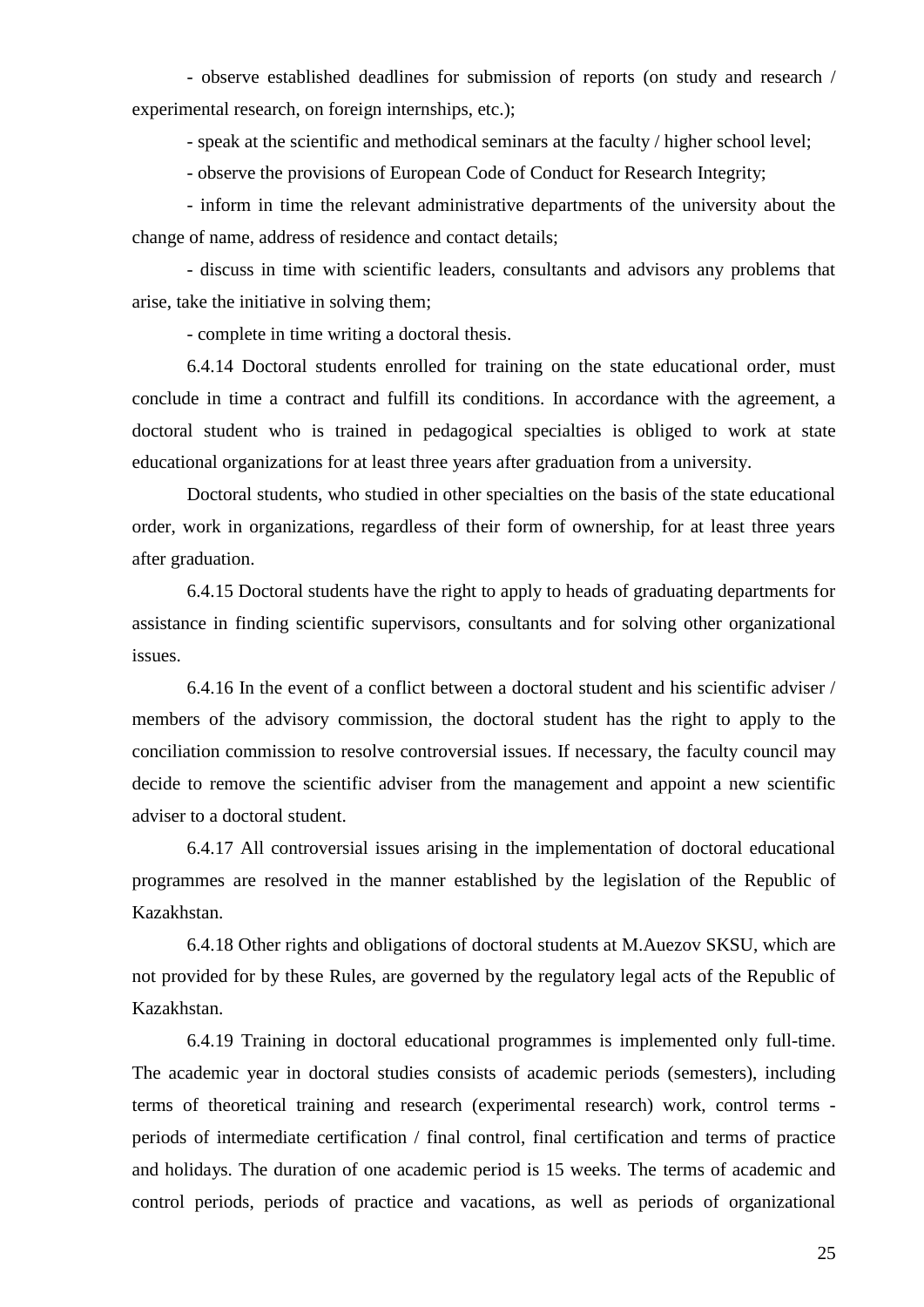activities within the academic year are indicated in the academic calendar of doctoral studies. The duration of holidays in the academic year is at least 7 weeks.

6.4.20 The academic calendar of doctoral studies is developed by the University IPO, approved by the Chairman of the Academic Council of M. Auezov SKSU and communicated to students of educational programmes by employees of IPE, no later than 1 month before the start of the new academic year.

6.4.21 The terms, place and duration of the classroom work of doctoral students within academic and control periods, as well as the period of practice, are governed by schedules approved by the Vice-Rector for Academic and Educational-Methodical Work. Schedules of classes, teaching practice, intermediate and final certification are prepared by the IPE specialists, who are responsible for the timely provision of schedules, as well as informing students and teaching staff of doctoral educational programmes no later than 2 weeks before the beginning of the relevant period. Director of IPO is responsible for the timely approval of schedules.

6.4.22 Collection of information on the academic performance and progress of a doctoral student on the implementation of an individual plan is conducted in an automated system ISVUZ.

6.4.23 Types of attestation of academic performance - current control, mid-term control, intermediate attestation (final control), final attestation.

6.4.24 Current control of the progress of doctoral students is a systematic check of educational achievements of a doctoral student conducted by a teacher in current classes in accordance with the working programme of the discipline.

6.4.25 Mid-term control is verification of doctoral student educational achievements, conducted in the middle and at the end of the academic period, during which the discipline is studied, which includes the results of current control and affixing the results of rating control to the attestation list.

The general policy on the evaluation of students, including the timing of the assessment, assessment criteria, methods and forms of conduct, is reflected in the discipline syllabuses.

6.4.26 Intermediate attestation (final control) of doctoral students is a procedure conducted to assess the quality of students' mastery of the academic discipline after completing its study in the form of an exam.

6.4.27 Attestation of doctoral students' study work is carried out on the following basis: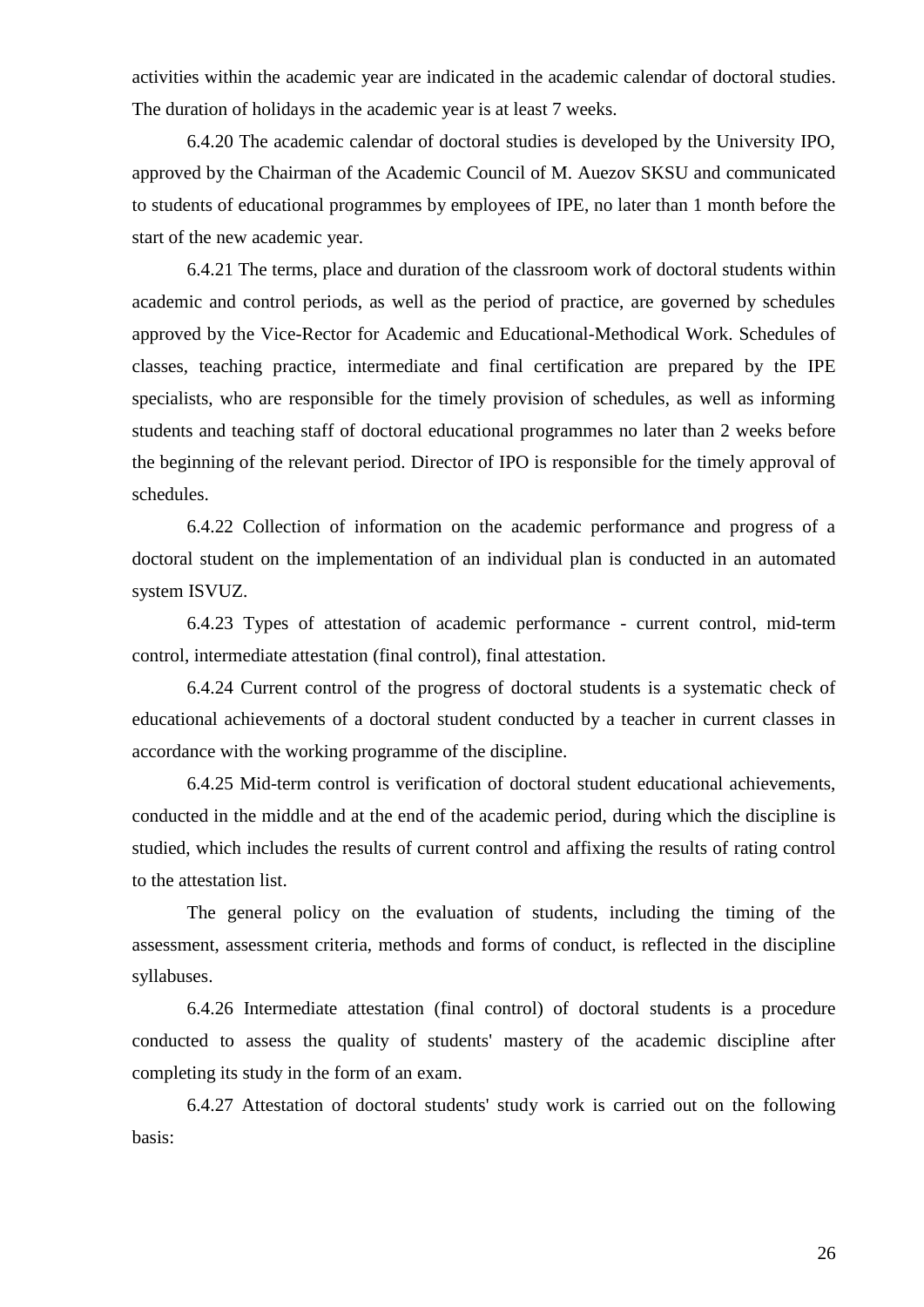- students who have not got a number of credits on the theoretical training established by the state compulsory educational standard in the specialty and curriculum of the educational programme are retrained in non-prescribed disciplines on a fee basis;

- final assessment of knowledge consists of the total assessment of doctoral student workload to acquire knowledge and the results of intermediate certification (exams);

- if according to the results of intermediate attestation the doctoral student did not get credits in all subjects, he has the right to re-examine the disciplines on a fee basis.

6.4.28 The duration of periods of the final control - examination sessions and the number of exams is determined in accordance with the approved working curriculum of the educational programme and the academic calendar. The organization and conduct of examination sessions is entrusted to Institute of Postgraduate Education. The schedule is approved by the Vice-Rector for academic and educational-methodical work and is communicated to students and teachers no later than two weeks before the start of the examination session.

6.4.29 Attestation of academic progress of doctoral students is performed in accordance with the Typical rules for the current monitoring of progress, intermediate and final attestation of students in higher educational institutions. The admission of students to the examination session is issued by an order of the Director of IPE, indicating the name, first name, patronymic, course, specialty and academic group of students.

6.4.30 Students who didn't get the established GPA transfer score remain on retraining. The student, left on re-training, has the right to study according to the previously adopted individual curriculum or form a new individual curriculum, developed in the prescribed manner.

6.4.31 A student who has earned a transfer point and transferred to the next year of study, in the presence of academic indebtedness, re-examines the relevant disciplines for a fee.

6.4.32 Students of educational programmes - holders of state educational grants who are left for re-course, are deprived of an educational grant and continue further education on a fee basis.

6.4.33 Students of educational programmes - holders of educational grants who have earned a transfer point and transferred to the next course of study who have academic debts must re-examine the relevant disciplines and pass exams on them for a fee without losing the educational grant.

6.4.34 Evaluation of the results of the internship of student practice is equal to the estimates of theoretical training, taken into account when calculating the total GPA and transfer of students to the next year of study.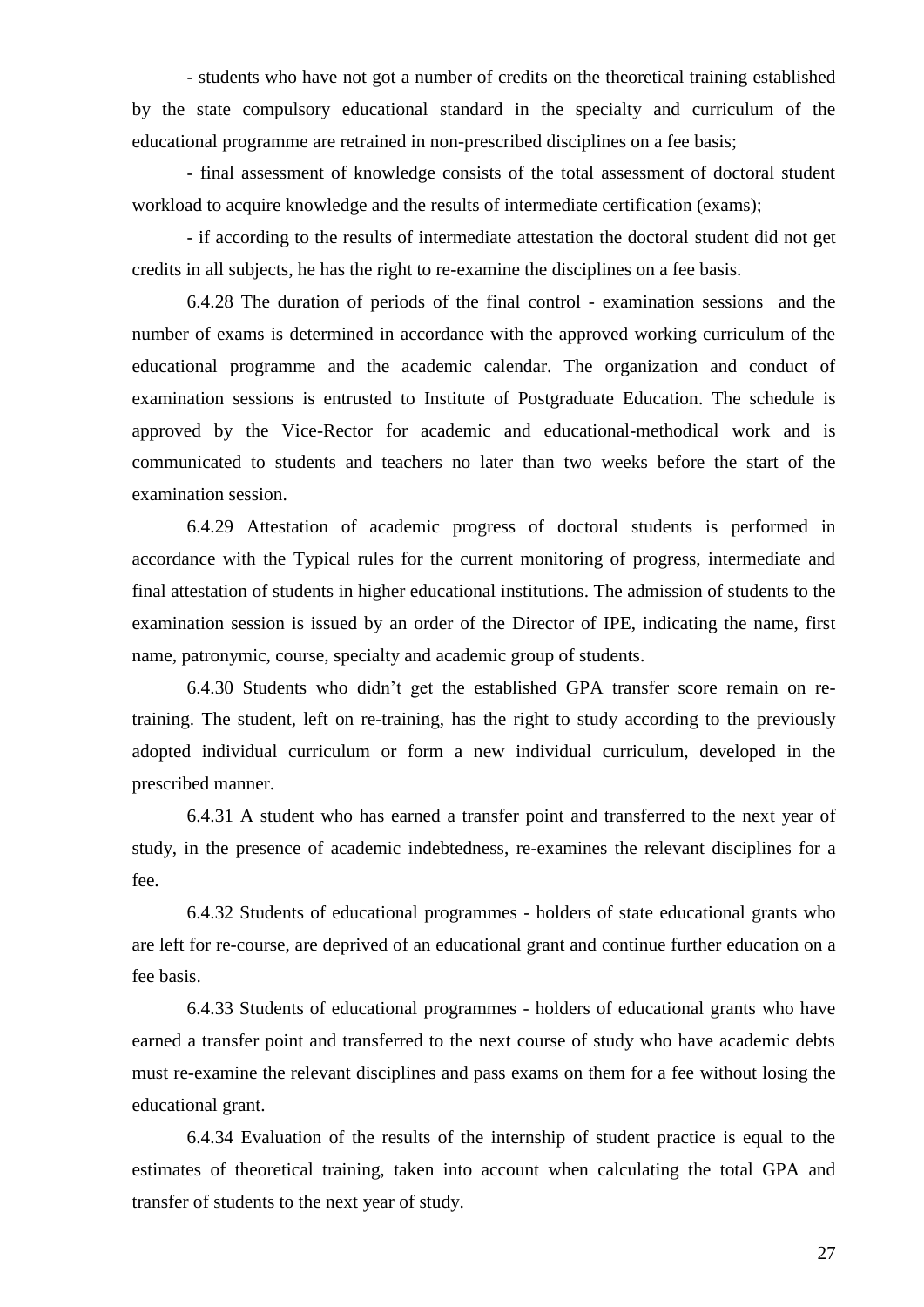6.4.35 The final grade on practice is set based on the results of the student's defense of the internship report and consideration of the review and professional characteristic of the intern presented by the practice supervisor.

6.4.36 The current control of the research / experimental research work of students of doctoral programmes is carried out by the advisory commissions of doctoral students. To set an assessment of current control, the results of RWDS/ERWDS are recorded by students at the end of each semester in the form of a report. The score is set in the statement. The number of credits allocated for performing research work in a specific academic period is determined by the working curriculum of the educational programme.

6.4.37 When setting marks for current control, the supervisors and advisory commissions of students assess the following parameters:

a) the quality of experimental work;

b) the number and quality of presentations at scientific / methodical seminars;

c) the quantity and quality of scientific / methodical publications on the theme of RWDS/ERWDS.

6.4.38 Doctoral students submit one copy of each semester progress report on RWDS/ERWDS, as well as annual reports on study and research work certified by members of the consulting commission and the dean of the faculty / higher school.

6.4.39 The organization of research / experimental-research work of students in doctoral studies is implemented at graduating departments provided with highly qualified scientific and pedagogical personnel, necessary laboratory-research and scientific-methodical bases.

6.4.40 Research / experimental research work of students, which is interdisciplinary in nature, can be performed on the basis of two or more faculties or departments, laboratories of IRLIP, SAPA.

6.4.41 Research / experimental research work of students in doctoral studies is implemented in accordance with the approved individual working plan. The graduating departments must ensure the compliance of themes of dissertation research carried out by doctoral students with the directions of the research activities of the department and the faculty and involve students of doctoral educational programmes to participate in research projects carried out by the graduating departments and research institutes of the university.

6.4.42 Scientific consultants of doctoral students should create all the necessary conditions for the research work of students (provide access to the necessary sources and resources; provide assistance and advice in the implementation of the dissertation research; provide feedback on the materials presented by the students; provide, if necessary, research the work of students in third-party educational and scientific organizations, including well-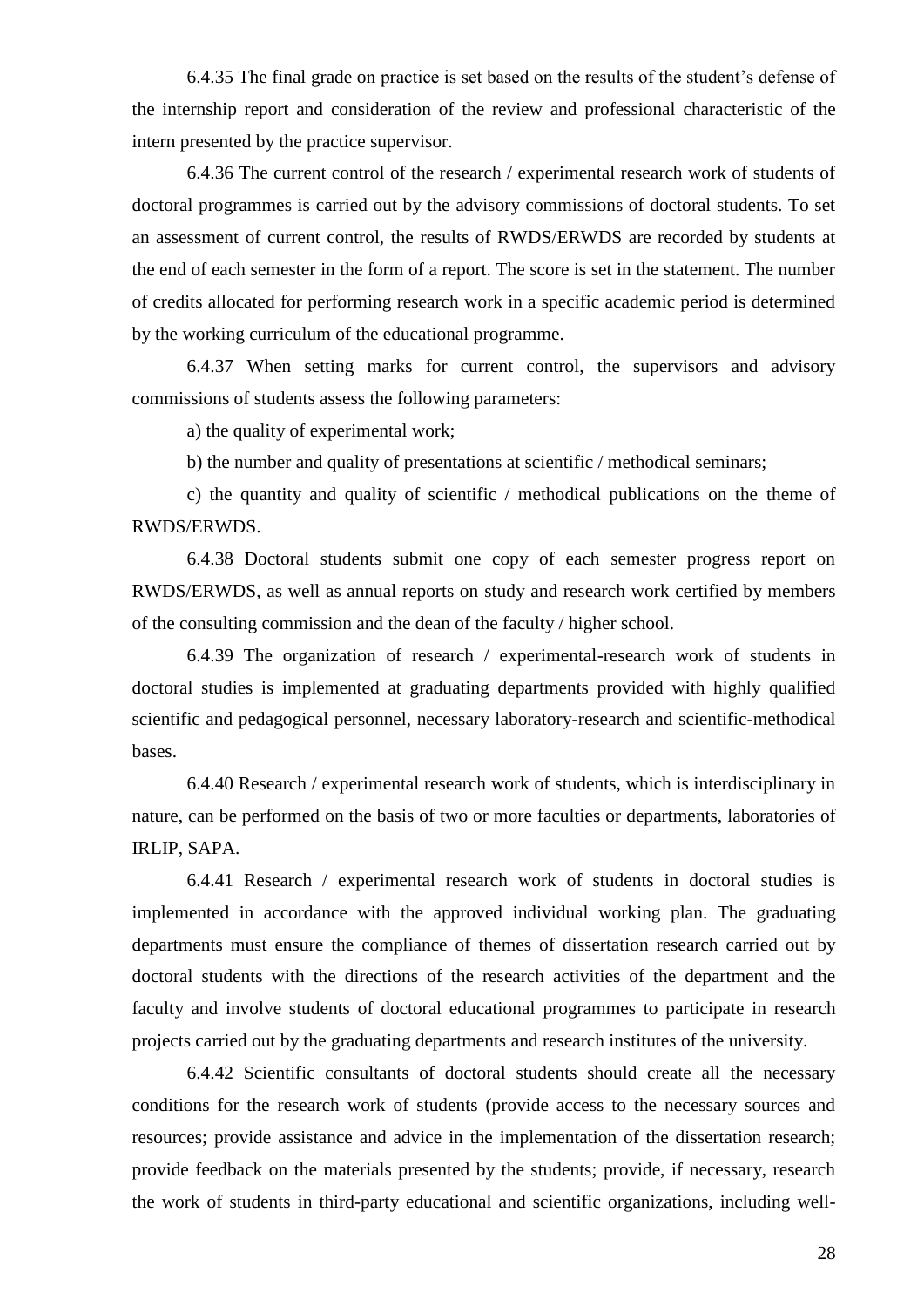known world foreign centers; facilitate the preparation for publication of research results, solve other issues arising in the course of doctoral student mastering the educational programme.

6.4.43 The scientific consultant of the doctoral student must give an objective assessment of the completed dissertation research of the student and prepare him for the procedure of thesis public defense.

6.4.44 Deans, heads of departments, scientific advisers of doctoral students are responsible for the quality and effectiveness of programmes, as well as for an adequate selection of bases of scientific internships, research and professional practice of students.

6.4.45 Final attestation of students is a form of state control of the educational achievements of the doctoral candidate, aimed at determining scientific-theoretical and research-analytical level of the doctoral student, formed professional and managerial competencies, readiness for independent performance of professional tasks and compliance of its training with the requirements of the professional standard and the educational programme.

6.4.46 The final state attestation of doctoral students is carried out in terms prescribed by the academic calendar and working curricula of educational programmes, and includes passing a comprehensive exam on the specialty and defending a thesis.

6.4.47 A comprehensive exam in doctoral studies is taken by the State Attestation Commission (SAC). The chairman and members of the SAC are approved by an order of the university rector based on the resolution of university Academic council at the latest January 10 of current academic year and valid for the current calendar year.

6.4.48 Candidates for chair persons and members of the SAC for doctoral education programmes are submitted by faculties at the Institute of Postgraduate Education at the latest October 15 of the current year. SAC members must have a scientific or academic degree corresponding to the profile of graduates.

6.4.49 Admission to the final attestation of doctoral students is made on the proposal of the Director of IPE by order of the university rector at the latest two weeks before the start of the final attestation and submitted to the state attestation committee.

6.4.50 A comprehensive exam programme, its form and the contents of tasks are developed by the graduating department on the basis of disciplines' training programmes of the doctoral educational programme, reviewed by faculty methodical commission and approved by the Vice-rector responsible for academic and educational-methodical work not later than 1 month before final state attestation.

6.4.51 A comprehensive exam in the specialty for doctoral students is conducted not later than 3 months before the defense of a doctoral dissertation. Schedules of FSA are approved by the university rector.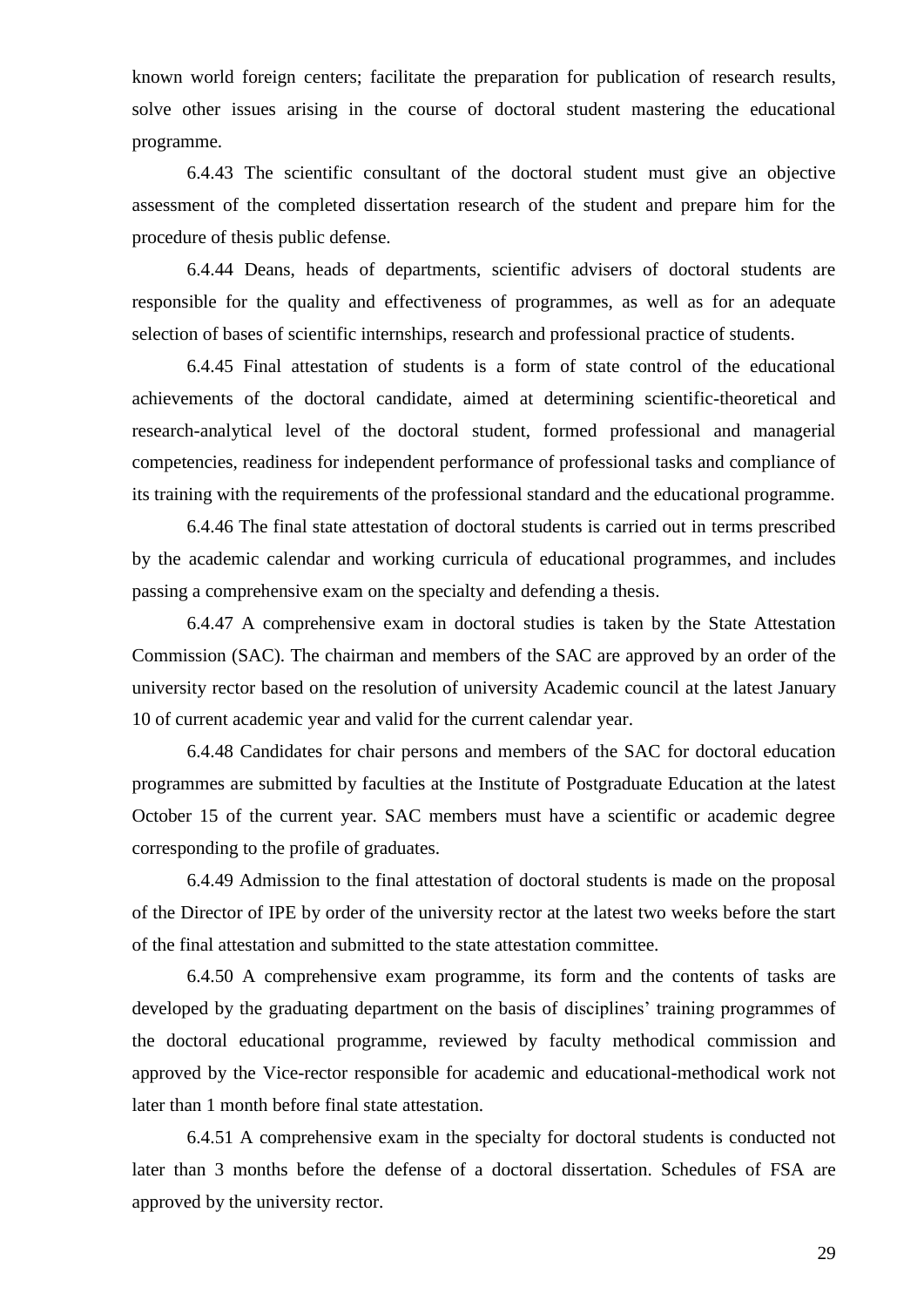6.4.52 A comprehensive exam is administered by state attestation commission of the composition of at least 4 persons, having a scientific degree and scientific title in the specialty of doctoral studies.

6.4.53 The results of a comprehensive exam are documented by a protocol of the established form, which is filled out individually for each student.

6.4.54 Retake of a comprehensive exam in order to change a positive grade to a higher one is not allowed.

6.4.55 A student who does not agree with result of a comprehensive exam has the right to appeal no later than the next working day after exam was held. By an order of the university rector an appeal commission is formed for the appeal consideration. An appeal commission consists of experienced teachers, whose qualification corresponds to the specialty profile. The results of the appeal commission work are recorded as a protocol.

6.4.56 Persons failed an exam, are not allowed to retake the comprehensive exam in this period of the final attestation.

6.4.57 A doctoral student who took a fail grade at the comprehensive exam is withdrawn from an educational or scientific organization by an order of the organization head with the issuance of a Certificate issued to citizens who have not completed an education.

6.4.58 A doctoral student who didn't attend a comprehensive exam in accordance with the approved schedule for a valid reason, writes a statement addressed to the chair of the SAC, submits a document on the reason for the absence on the exam, and with his permission can pass the exam on another day of the commission meeting.

6.4.59 Admission to the defense of a doctoral thesis is issued by the university rector order on the proposal of SAC chairman on the comprehensive exam pass and an extract of department meeting decision concerning recommendation for doctoral thesis defense signed by graduating department head.

6.4.60 General organization and control of performance of doctoral thesis defense, as well as monitoring the work of dissertation councils are implemented by the Research Department of SKSU.

6.4.61 Doctoral dissertations are defended at a meeting of dissertation councils, the composition of which is approved by the authorized body in the field of education. A day is allowed to defend not more than 4 theses.

6.4.62 Thesis for the degree of Doctor of Philosophy (PhD) or a Doctor of Science must pass preliminary defense at the graduating department and be checked for plagiarism at the National Center of Scientific and Technical Information (NCSTI).

6.4.63 Doctoral dissertation defense is performed in the presence of:

- positive reviews from scientific consultants;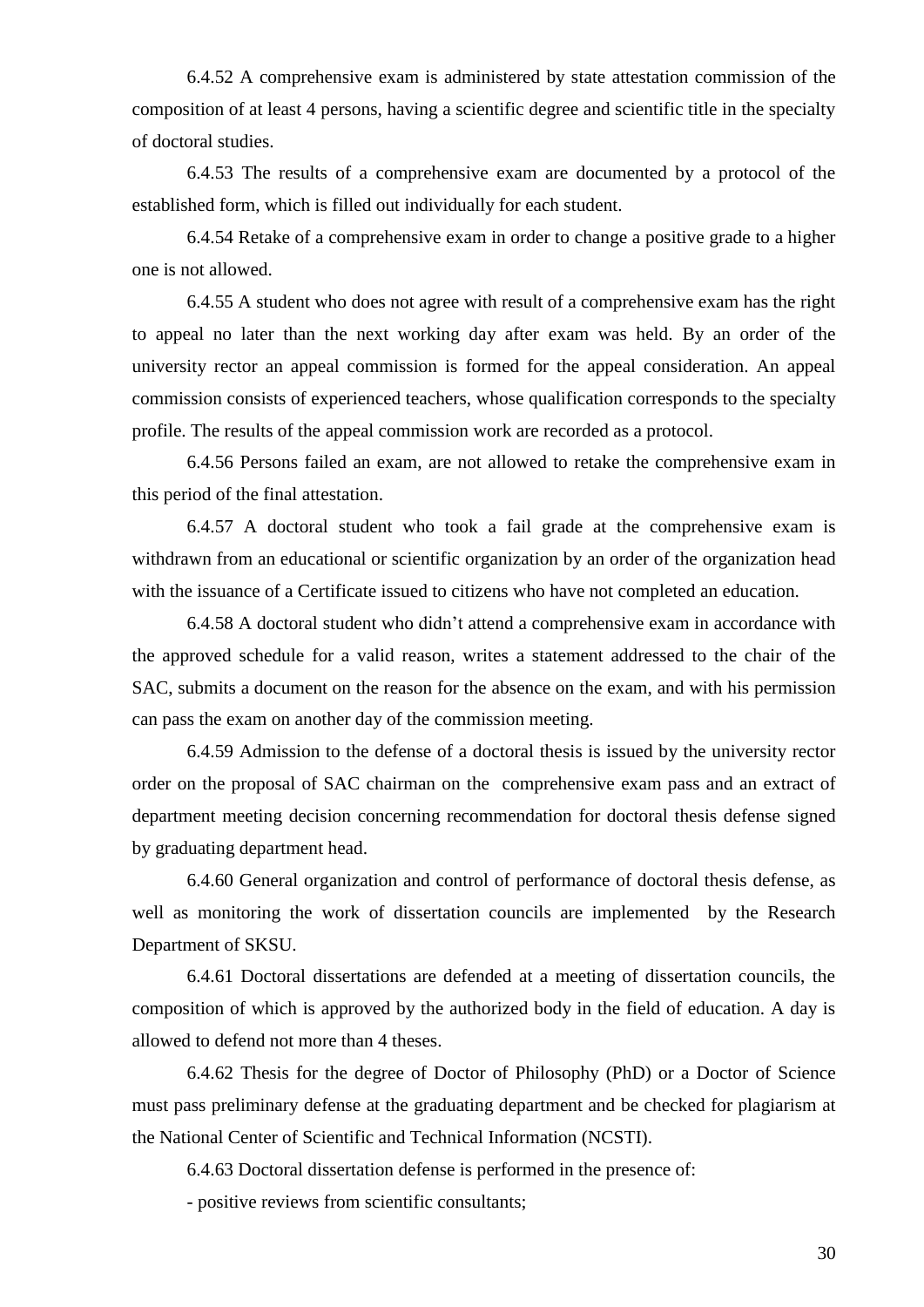- at least 7 scientific publications, including 3 publications on the thesis topic in scientific journals recommended by a Committee on Control in the Sphere of Education and Science of RK, 1 publication in an international peer-reviewed journal of the information database of Thomson Reuters (ISI Web of Knowledge, Thomson Reuters) or included in the Scopus database, 3 publications in works of international scientific conferences, including 1 paper in works of foreign conferences;

- extracts from the minutes of the graduating department meeting on recommendations for defense;

- two reviews of 2 official reviewers containing a comprehensive description of the dissertation and a reasoned conclusion about the possibility of awarding the degree of PhD or Doctor of Science.

6.4.64 Doctoral dissertation defense is provided with video recording and recorded with a stenograph. The dissertation council conducts a secret vote to make a decision on a petition to the Committee to award a doctoral degree of PhD or Doctor in the relevant specialty, or to refuse to award this degree.

6.4.65 When making a positive decision on awarding a scientific degree of a Doctor of philosophy or a Doctor of Science, the scientific secretary of the dissertation council forms the personal file of the doctoral candidate, which must be submitted to the CCSES MES RK within 30 days after doctoral thesis defense at the dissertation council.

6.4.66 Doctoral candidates within 5 working days after successful defending the thesis must submit to the National Center for Scientific and Technical Information JSC (NC NTI) 1 copy of the thesis in unbroken form and 2 copies of the dissertation record card for microfilming and state registration.

6.4.67 The term of consideration of doctoral students' attestation affairs is 4 (four) months from the date of their registration in CCSES MES RK. In the absence of documents of attestation doctoral affairs or their non-compliance with the established requirements, consideration shall be discontinued until the submission of relevant documents.

6.4.68 Compliance of dissertations to the requirements of the Rules for the award of scientific degrees is established in CCSES MES RK on the basis of the conclusion of the Expert Council for the relevant groups of specialties. CCSES MES RK on the basis of the conclusion of the Expert Council decides on the award / refusal of the doctoral degree and issues the appropriate order.

6.4.69 Individuals who are awarded the degree of PhD or Doctor of Science are awarded state diplomas.

6.4.70 A graduate of a specialized doctoral programme may engage in scientific and pedagogical activity only in cases when he has mastered the cycle of pedagogical disciplines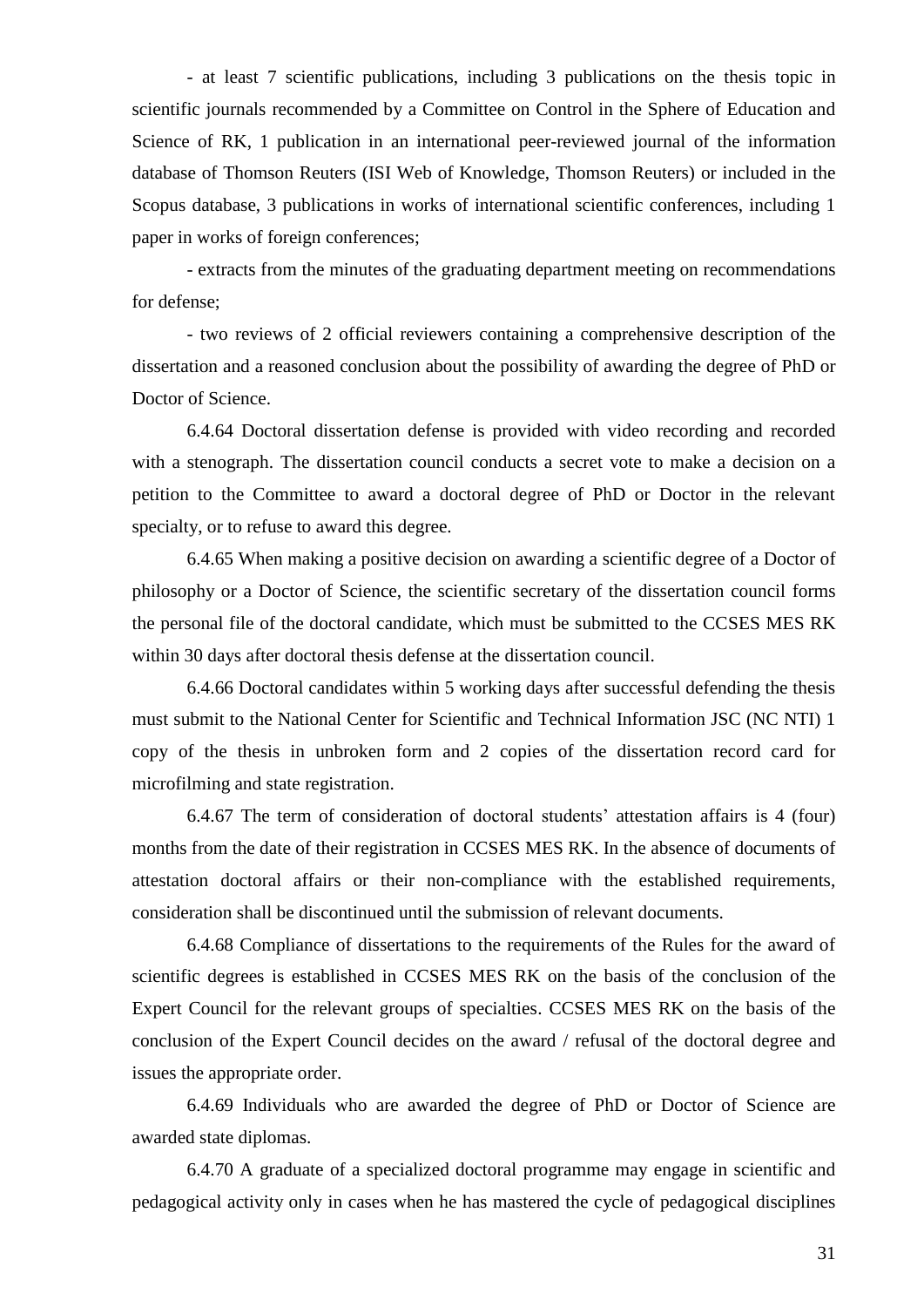and teaching practice. This cycle is mastered during the additional academic period (if it is not provided by the educational programme), after which it is issued a corresponding certificate to the main diploma.

6.4.71 A doctoral candidate who has completed a full course of theoretical study of doctoral educational programme, but has not completed a scientific component, is given the opportunity to re-master academic credits of a scientific component and to defend a dissertation in subsequent years on a fee basis.

A doctoral candidate who has mastered the full course of theoretical study of the doctoral education programme, who has completed the scientific component, but has not defended his doctoral dissertation (project), the learning outcomes and academic credits are assigned and the opportunity to defend the dissertation in subsequent years is provided on a fee basis.

#### **6.5 Teaching staff**

<span id="page-31-0"></span>6.5.1 The main goal of the personnel policy is to implement the strategy of the university by involving staff. Principles of strategic management and personnel development have been developed, new methods and systems for professional improvement and retraining are put into practice; personnel development and development of regulatory and methodological materials for the functioning of the entire personnel management system are being implemented.

6.5.2 The university applies the system of moral and material motivation of the university staff. Measures are realized to improve working conditions and create favorable conditions for creative activity and career growth.

6.5.3 The Code of Corporate Ethics of SKSU establishes a mandatory model of behavior for each employee of SKSU, regardless of the position held. The model of teaching staff behavior of the faculty has as an organic part of its political and legal, moral and aesthetic culture and corporate principle in the implementation of the educational process.

6.5.4 A faculty / higher school and a graduating department attract the most highly qualified teachers and scholars to the educational process of the doctoral studies, and in order to ensure the high quality of training the specialists, the cooperation agreements with leading scientific, scientific-and-educational, industrial and scientific-and-industrial centers are concluded on relevant directions of preparation of training doctors. Graduate departments provide doctoral educational programmes with bases for practices and scientific internships.

6.5.5 Teachers widely use such interactive teaching methods as the case method, portfolio building, individual and group projects, mind maps, business and role-playing games, discussions and trainings.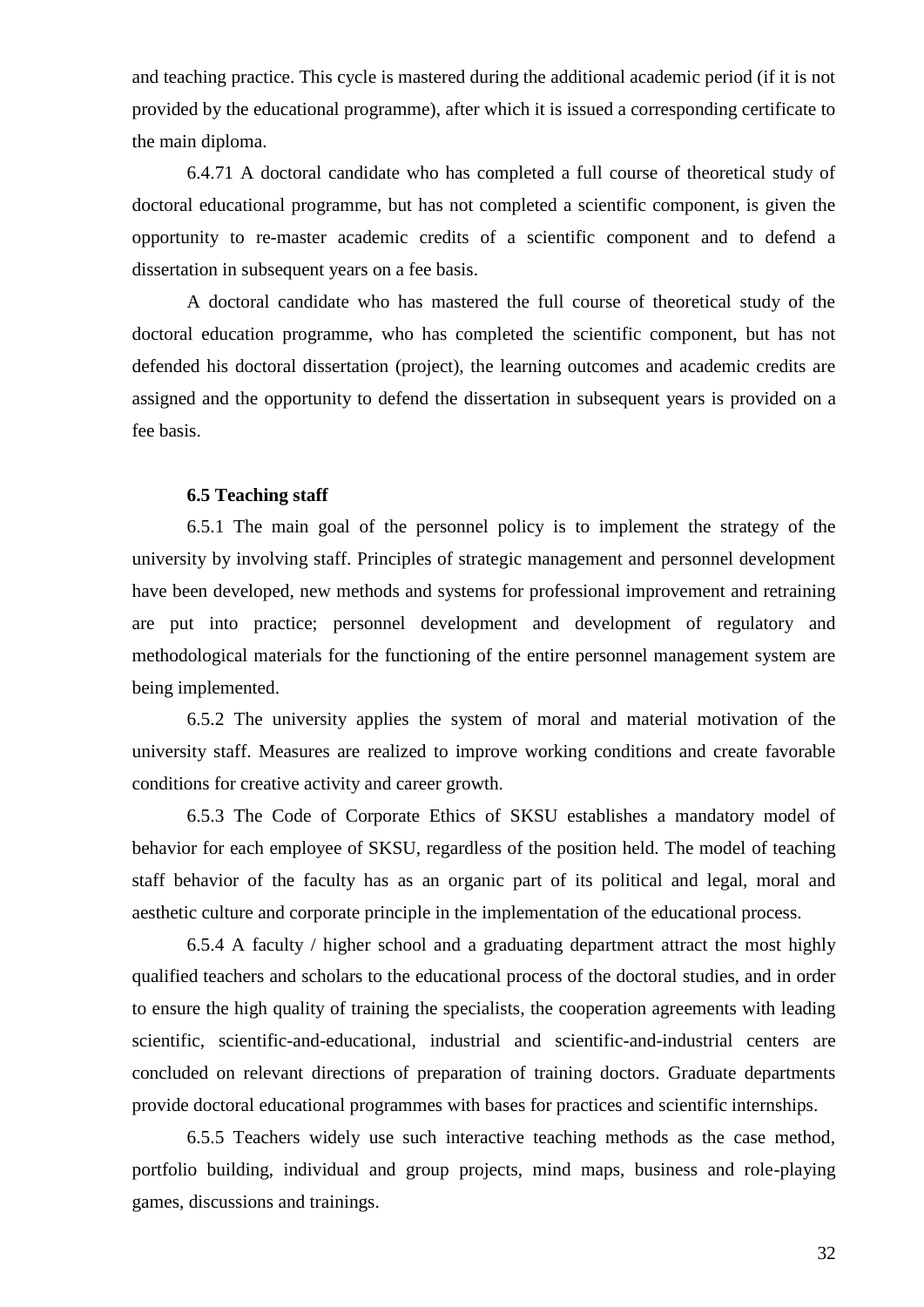6.5.6 With the aim of purposeful and continuous improvement of professional competencies and pedagogical skills of teaching staff, the university has developed a system of professional development for teaching staff, which is implemented in the form of training in thematic and language courses, passing industrial and scientific internships.

6.5.7 Mastering the doctoral education programme by students is carried out under the guidance of scientific consultants in accordance with the individual working plan.

6.5.8 The scientific management of doctoral candidates for the degree of Doctor of Philosophy (PhD) is implemented by at least 2 consultants appointed from among doctors or candidates of sciences, or PhDs, one of whom is a scientist from a foreign university.

6.5.9 If necessary, students can be appointed consultants in related fields of science.

6.5.10 Professional adequacy of students' research supervisors / scientific advisers should be confirmed by scientific publications in domestic and foreign periodicals, in proceedings of international conferences, as well as a textbook or a study guide. In addition, the supervisor must have at least 5 years of research experience after defending a doctoral / candidate thesis.

6.5.11 Scientific supervisors / advisers of doctoral students are involved in the development and approval of individual working plans for doctoral students, direct their educational and research / experimental research work. Scientific consultants are responsible for doctors' observance of work discipline, realization of doctoral student individual working plan and the timely submission of the dissertation work.

6.5.12 Scientific supervisors / advisers of doctoral students are approved by the university rector order according to the representations of councils of faculties / higher schools, STC, SHS during the first two months of study.

6.5.13 Heads of the graduating departments where doctoral students are trained are responsible for timely submission of students' scientific advisers for consideration by the faculty / higher school council.

6.5.14 The decision to change the scientific adviser of the doctoral student, to appoint consultants in related fields of science, etc. is adopted by the University Academic Council on the presentation of the graduating department.

6.5.15 Scientific consultants in the doctoral advisory commission assess the doctoral student's academic training at least once a year, if necessary, adjust his individual working plan and bring relevant information to the graduating departments, the faculty's dean's office and the IPE.

6.5.16 Scientific advisers of doctoral students annually report at a meeting of the faculty / higher school council on the progress of students' mastering the educational programmes.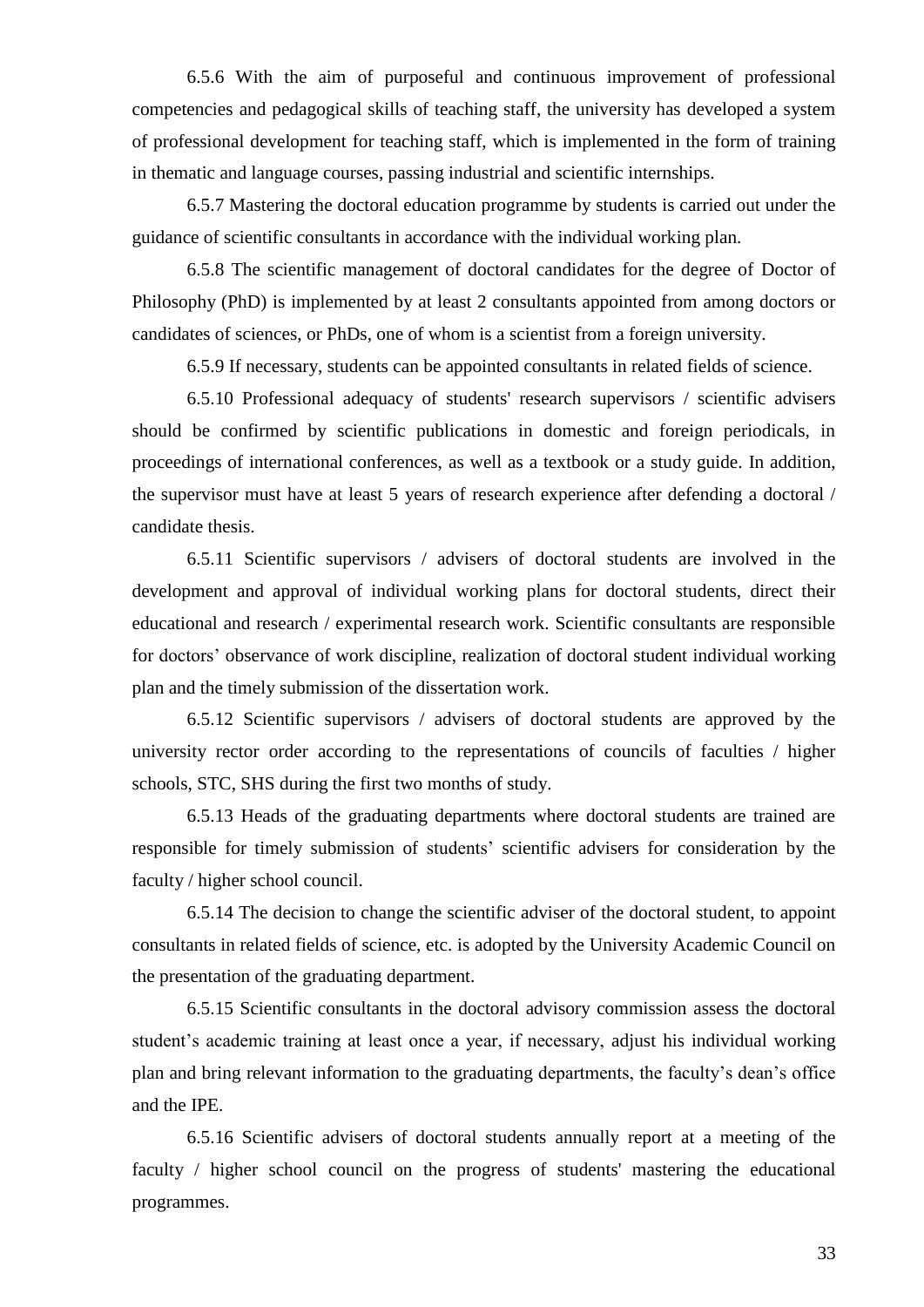## **6.6 Learning resources and student support system**

<span id="page-33-0"></span>6.6.1 The material-and-technical base of the university provides for all types of laboratory and practical classes, research work of doctoral students, provided by the curricula, and complies with current sanitary and technical standards.

6.6.2 The material-and-technical and social base of the university is yearly upgraded by updating the computer park, laboratory equipment, educational and office furniture, sports equipment, purchasing multimedia and printing equipment, conducting fiber optic networks, restoring facades of buildings, current and capital repairing training buildings and student halls.

6.6.3 The graduating departments are responsible for providing the research work of doctoral students with the necessary laboratory-and-technical and information resources and for continuous current control of the research work carried out.

6.6.4 To provide information to doctoral students, the following informationeducational complexes and systems are functioning: a information-and-educational portal www.portal.ukgu.kz, a library website with an access to the electronic library www.lib.ukgu.kz, informational distance learning system www.sdo.ukgu.kz.

6.6.5 As a platform for providing a single point of an access to electronic information resources, a library site has been developed (http://lib.ukgu.kz) with an access to the university's electronic library, a distributed electronic catalog, remote access resources, the organization of a virtual referral service, news feed and other services.

6.6.6 Doctoral students, like other users of the university, have free on-line access to full-text multidisciplinary databases: SpringerLInk, Scopus, Plenipotentiary, Thomson Reuters ISI Web of Knowledge, ScienceDirect, Lan "EBSCO", to electronic versions of scientific journals (on the platform of the Scientific Electronic Library), to Kazakhstan databases: "KazPatent", "Epigraph", "Zan", "RMEB".

6.6.7 For doctoral students, training sessions are conducted on working with scientific citation databases and on teaching academic writing skills.

6.6.8 For research, doctoral students are provided with jobs, the Internet, the materialand-technical base of departments, research institutes, research centers and research laboratories of the university. An access to accredited university laboratories is provided.

6.6.9 Invitation of scientists from leading universities of the near and far abroad is yearly practiced to give lectures to doctoral students of the university.

6.6.10 Doctoral students are involved in the implementation of grant and contractual research projects on topics related to the implementation of doctoral research.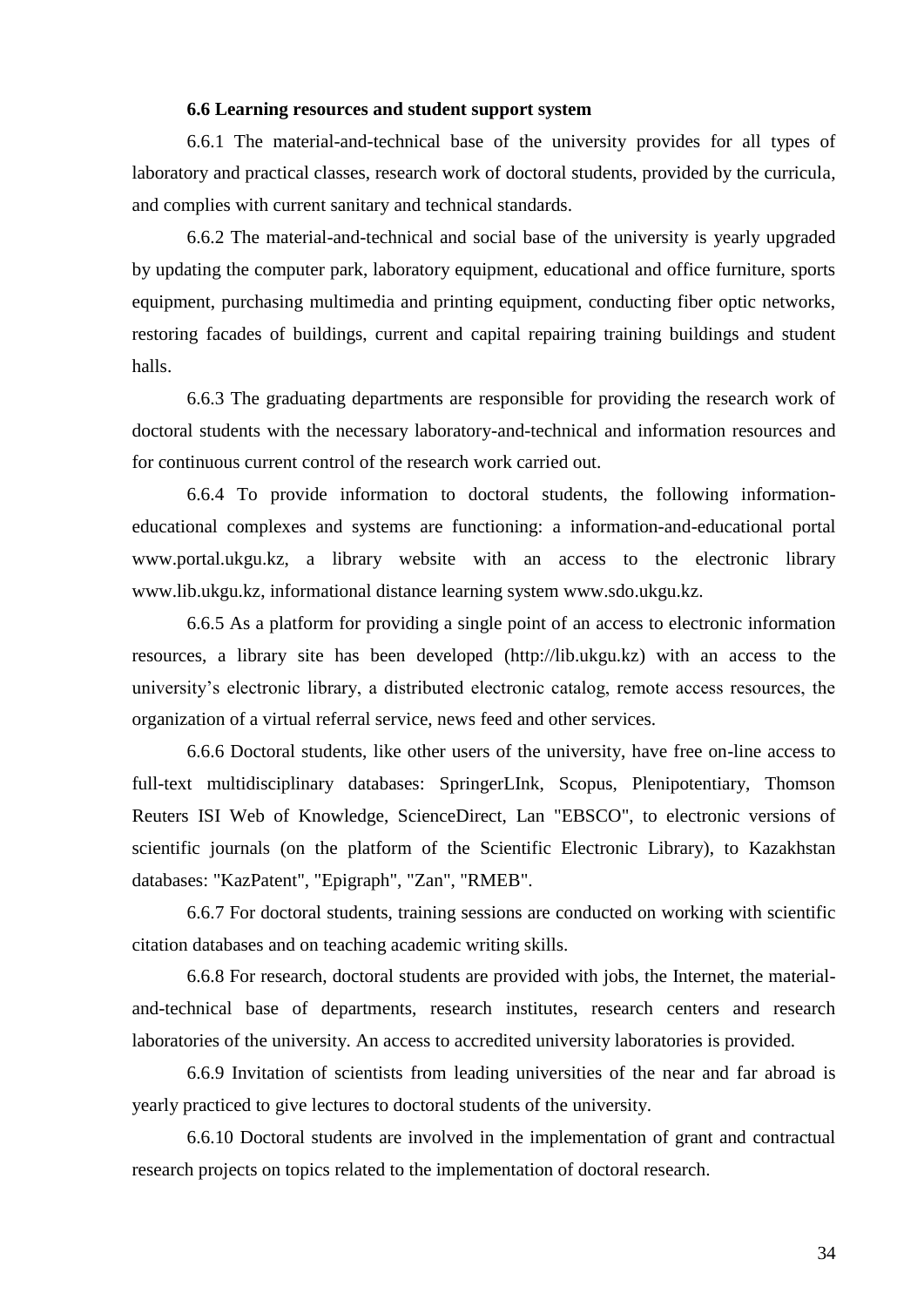6.6.11 The university supports doctoral students in the creation of start-up projects through training, promotion and opening of companies.

6.6.12 Throughout the entire period of study, doctoral students is given the opportunity to use resources of supporting services: the registration office, the advisory service, the council of young scientists, the employment department, the center for international cooperation, the Center of Bologna Process and academic mobility, etc.

6.6.13 Students have the opportunity to pass foreign internships during the implementing educational programmes.

# **6.7 Information Management**

<span id="page-34-0"></span>6.7.1 The university provides a comprehensive system for collecting and analyzing information on all major processes.

6.7.2 All information for doctoral educational programmes' implementation is collected through the information system of the university.

6.7.3 A comprehensive approach to the development of information system management is being implemented at the university.

6.7.4 The developed automated learning management system allows to solve most of the problems: to create all the organizational and accounting documents from one database that includes all the necessary information for all specialties and forms of study for many years of work. The special value of this system is its openness, the possibility of any adjustment, if necessary, the creation of various forms of reports, high speed of execution of documents.

6.7.5 In the SKSU, the electronic database is constantly updated, including information on the university internal environment:

- about the degree of students' satisfaction with the education quality and other services and analysis of changes in their needs (results of the survey);

- about the analysis of students' enrollment in SKSU, the analysis of operational information about the students' enrollment during the admissions company;

- analysis of the effectiveness of individual marketing activities (contests, open days, etc.).

The information collected is brought to the attention of interested parties and is the basis for making management decisions.

6.7.6 The university forms a consolidated annual analysis of the university (in July of each year) in the following areas:

- The structure of university training in basic educational programmes (including analysis of student contingent movement);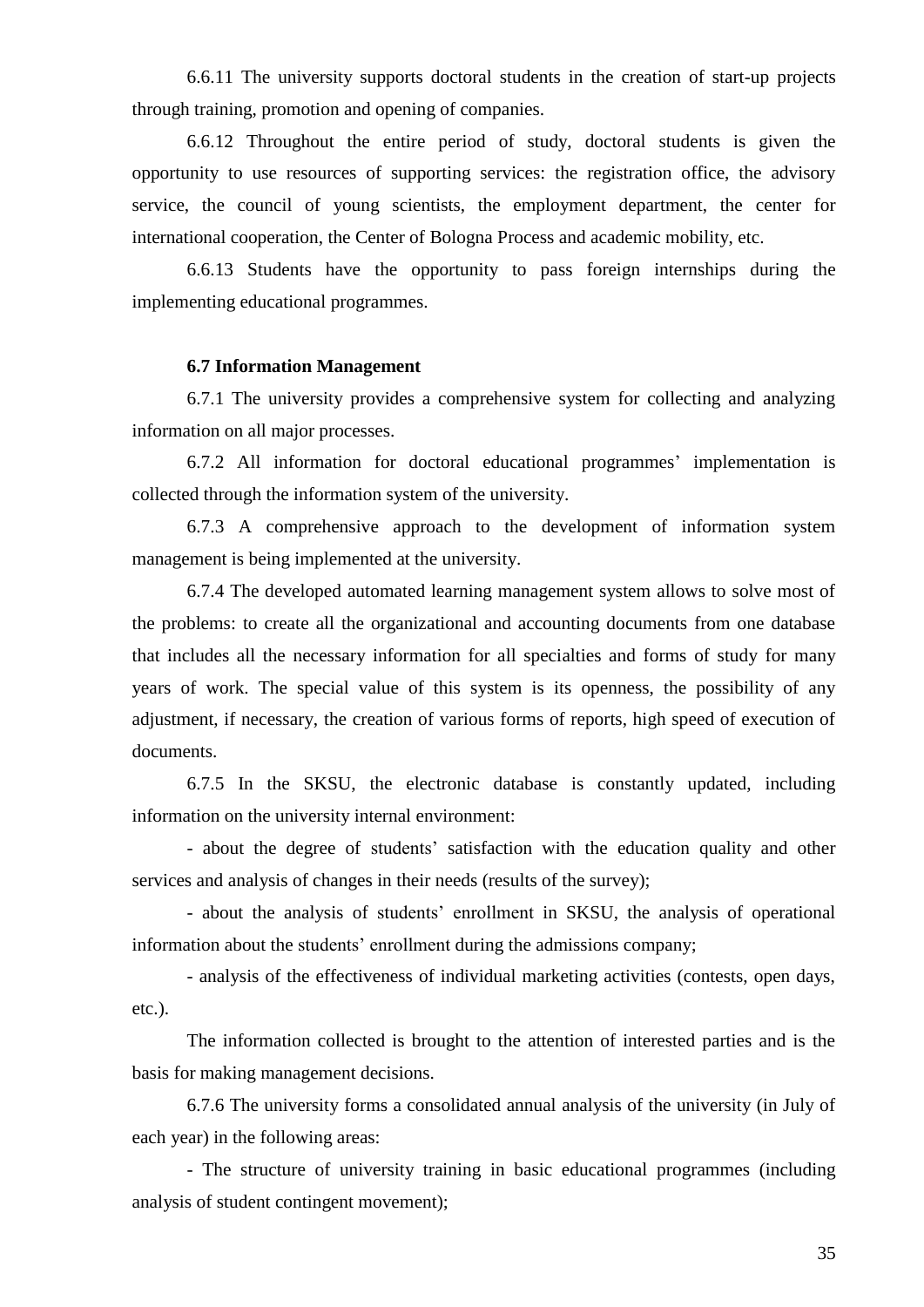- implementation of programmes (results of implementation of working plans of departments, analysis of progress and work with underperforming students, educational and extracurricular work with students, monitoring the training quality). This report-analysis is brought to the attention of all faculties / higher schools, departments and divisions and is the basis for making corrective and preventive decisions that are included in the form of certain activities in the working plan for the new academic year.

6.7.7 The university constantly monitors the employment of doctoral graduates.

6.7.8 Informational-and-educational portal [www.portal.ukgu.kz](http://www.portal.ukgu.kz/) provides for doctoral students an information about the study process in SKSU. SKSU doctoral students have the opportunity to view in real time on the portal missed classes, academic performance, rating points in all current semester disciplines, an exam schedule.

#### **6.8 Public Information**

<span id="page-35-0"></span>6.8.1 The dissemination of information about the university and its educational programmes is carried out through the following channels:

- through the official website of the university [www.ukgu.kz](http://www.ukgu.kz/) and pages on social networks;

- through exhibitions held at the university, graduate fairs, conferences, round tables, forums and other events;

- through the coverage of the university's activities in the regional and republican mass media: use of own television studio, printing house, "University" newspaper, scientific journals published, annual holding of Open Doors Days at faculties, social networks, cooperation with media representatives, with state institutions of the region, the participation of senior management in the discussion of current issues on TV programmes and radio.

- through partner universities, cooperating enterprises and organizations.

6.8.2 M.Auezov SKSU is a leading university in the region, therefore, it is constantly in the focus of public attention. The university has a multi-channel feedback system, focused on students, staff and stakeholders.

6.8.3 The main forms of feedback are following ones: rector's mail in the form of complaints and suggestions boxes located in each training building, as well as the rector's blog.

6.8.4 Up-to-date information on events and achievements of the university is published in the "News" section on the university's website.

6.8.5 The University's website contains a list of doctoral specialties, rules for admission to doctoral studies at SKSU, the procedure for accepting documents for admission to doctoral studies, and the procedure for conducting entrance examinations.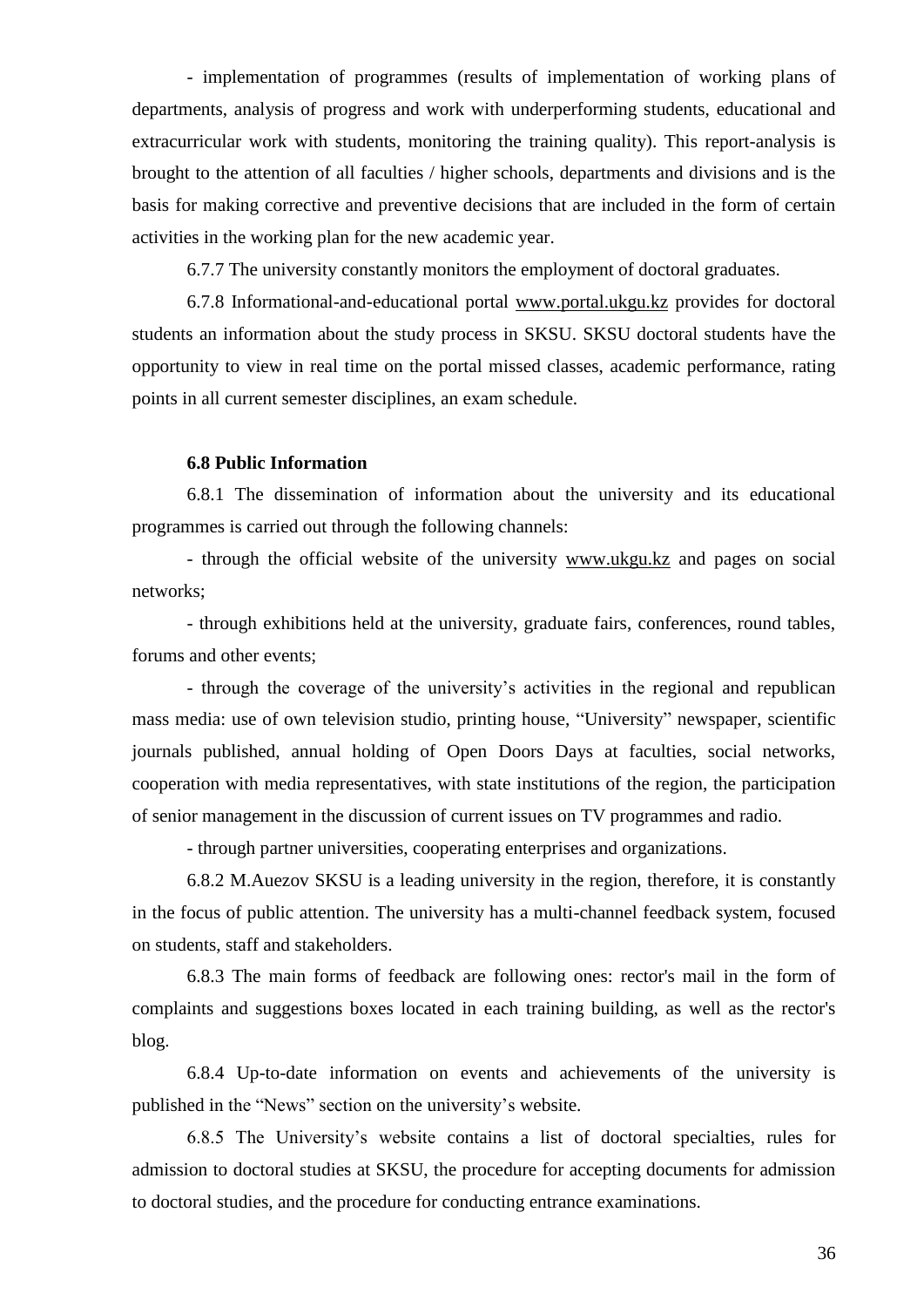6.8.6 The pages of the departments publish information about educational programmes.

6.8.7 On the university's website in the section are posted announcements about the upcoming defenses of dissertations and posted annotations of dissertations.

6.8.8 After defending a thesis, the full text of the doctoral thesis is stored in the university's library.

6.8.9 The University's website publishes full information on SKSU dissertation councils: position, composition of the dissertation council, annual work reports, video of the defense procedure, etc.

# **6.9 Continuous monitoring and periodic programme evaluation**

<span id="page-36-0"></span>6.9.1 Monitoring the quality of educational services in SKSU is ensured by the implementation of the following activities:

1. A systematic analysis of quality of the educational process at the semester beginning and upon its completion, namely documents: modular educational programmes, curricula, planned learning outcomes, teaching materials, monitoring methods, etc. to confirm that the data correspond to the input characteristics of the design and (or) development of educational programmes. The external expertise of the developed modular educational programmes is also practiced.

Results of the analysis and follow-up actions are documented and monitored.

2. A systematic analysis of the degree of customer satisfaction, conducted by the department of sociological research. According to the survey results, appropriate measures are taken.

SKSU measures the level of customer satisfaction in obtaining basic services related to training, such as: information support for training courses, consultations, etc. The established methods for collecting and storing data correspond to the conditions of service provision and information needs established in SKSU.

3. Internal audits at SKSU are carried out on the basis of a plan approved by the rector, in which the regularity of checking each component of the system is scheduled at least once a year.

Reports or summary data on the audit results contain conclusions of auditors and, if necessary, proposals related to the activities to be undertaken on their basis. If an internal audit reveals disadvantages and mismatching, then corrective and preventive actions are applied to identify and eliminate their reasons.

4. Monitoring and process measurement. The university establishes methods for measuring and monitoring the processes of the life cycle of educational services, which must